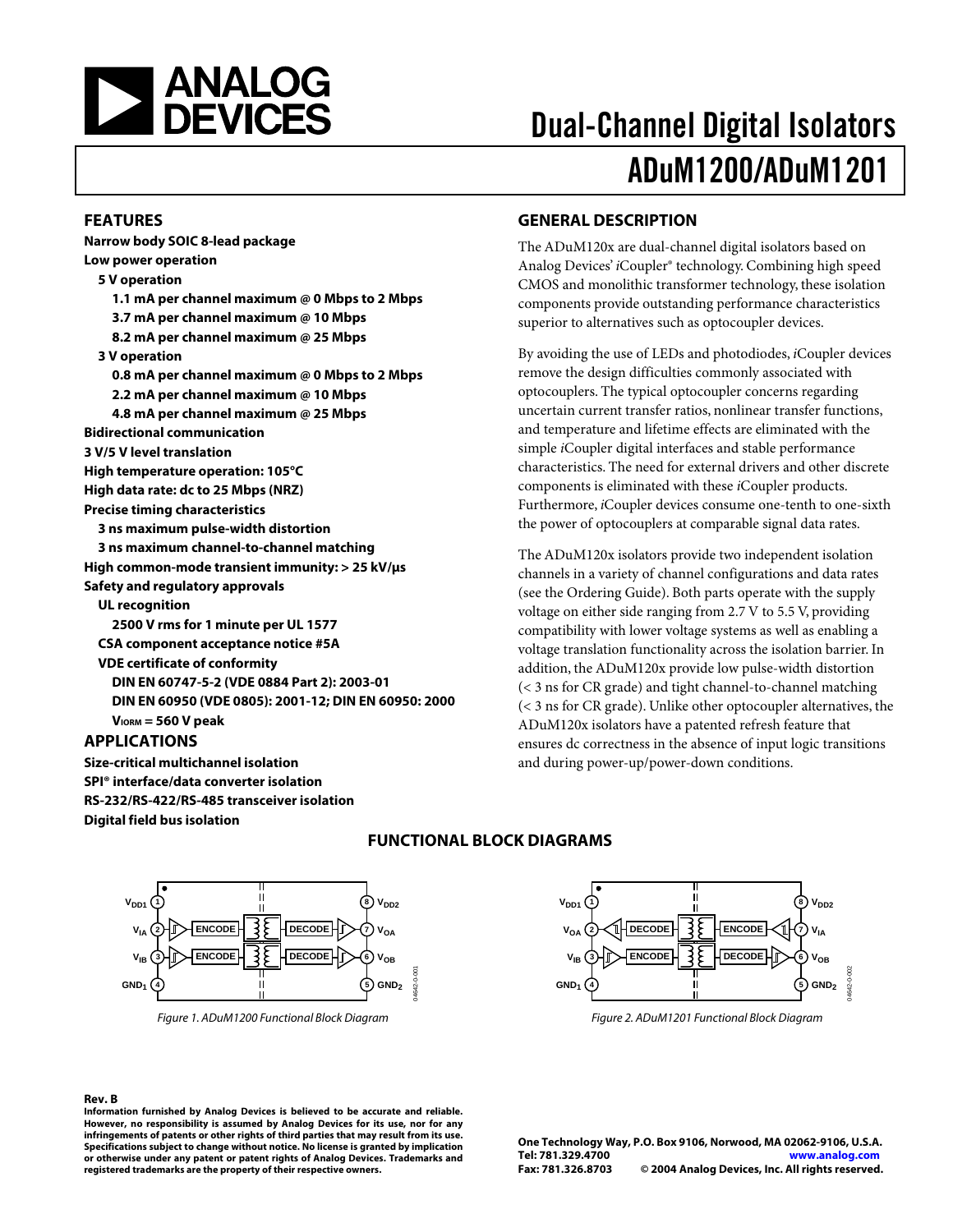### TABLE OF CONTENTS

| Electrical Characteristics—Mixed 5 V/3 V or 3 V/5 V |
|-----------------------------------------------------|
|                                                     |
|                                                     |
| Insulation and Safety-Related Specifications 10     |
| DIN EN 60747-5-2 (VDE 0884 Part 2) Insulation       |
|                                                     |
|                                                     |

| Pin Configurations and Function Descriptions 13 |
|-------------------------------------------------|
|                                                 |
|                                                 |
|                                                 |
|                                                 |
| DC Correctness and Magnetic Field Immunity 15   |
|                                                 |
|                                                 |
|                                                 |

#### **REVISION HISTORY**

| 9/04-Data Sheet Changed from Rev. A to Rev. B          |  |
|--------------------------------------------------------|--|
| 6/04-Data Sheet Changed from Rev. 0 to Rev. A          |  |
|                                                        |  |
|                                                        |  |
| Changes to Electrical Characteristics-5 V Operation  3 |  |
|                                                        |  |
| Changes to Electrical Characteristics—Mixed 5 V/3 V or |  |
|                                                        |  |

**4/04—Revision 0: Initial Version**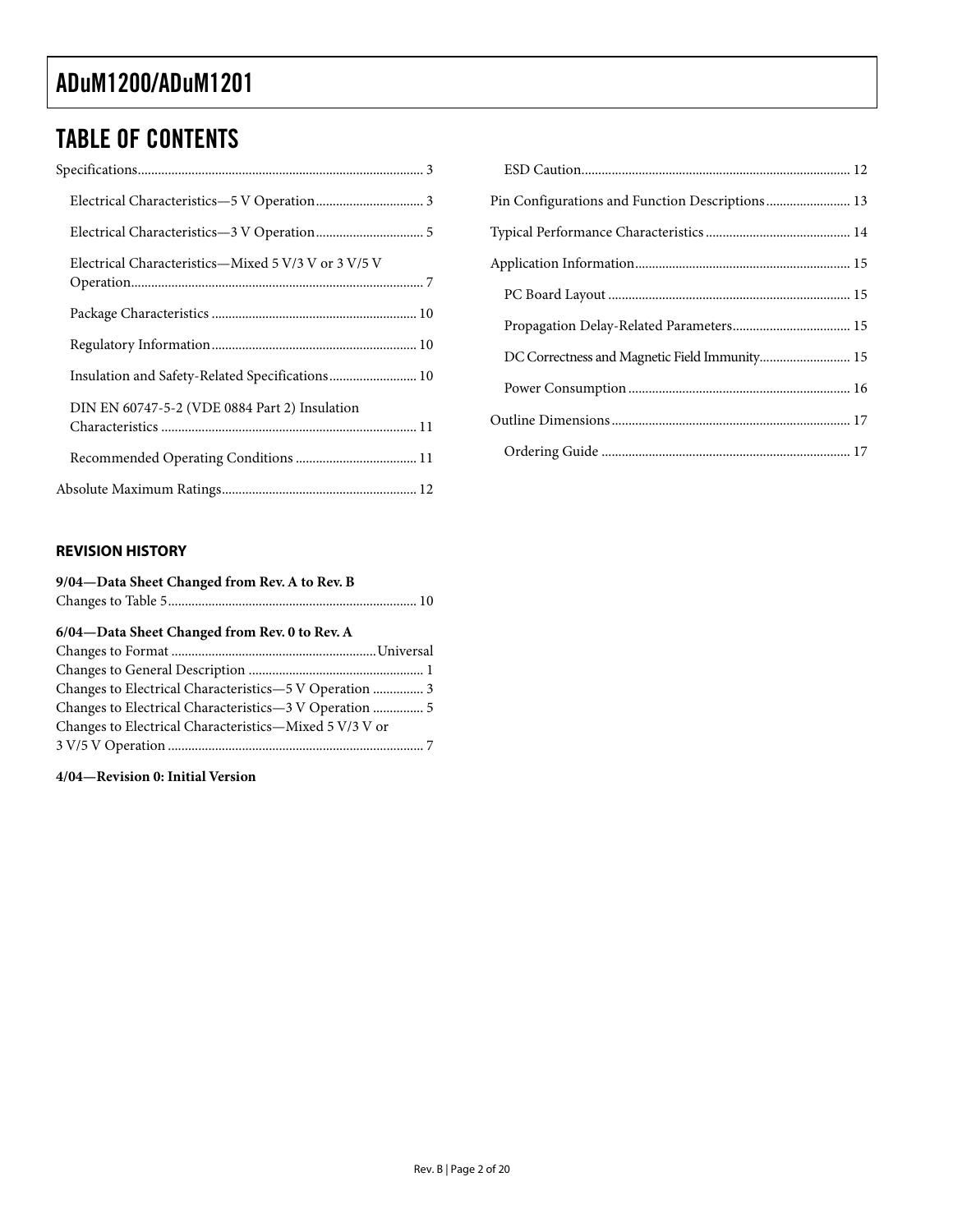### <span id="page-2-0"></span>SPECIFICATIONS

#### **ELECTRICAL CHARACTERISTICS—5 V OPERATION**

All voltages are relative to their respective ground.  $4.5$  V  $\leq$  V<sub>DD1</sub>  $\leq$  5.5 V,  $4.5$  V  $\leq$  V<sub>DD2</sub>  $\leq$  5.5 V. All min/max specifications apply over the entire recommended operating range, unless otherwise noted. All typical specifications are at T<sub>A</sub> = 25°C, V<sub>DD1</sub> = V<sub>DD2</sub> = 5 V.

| Table 1.                                                      |                                       |                                         |            |                      |              |                                                      |
|---------------------------------------------------------------|---------------------------------------|-----------------------------------------|------------|----------------------|--------------|------------------------------------------------------|
| <b>Parameter</b>                                              | Symbol                                | Min                                     | <b>Typ</b> | <b>Max</b>           | Unit         | <b>Test Conditions</b>                               |
| <b>DC SPECIFICATIONS</b>                                      |                                       |                                         |            |                      |              |                                                      |
| Input Supply Current, per Channel, Quiescent                  | $I_{DDI(Q)}$                          |                                         | 0.50       | 0.60                 | mA           |                                                      |
| Output Supply Current, per Channel, Quiescent                 | DDO(Q)                                |                                         | 0.19       | 0.25                 | mA           |                                                      |
| ADuM1200, Total Supply Current, Two Channels <sup>1</sup>     |                                       |                                         |            |                      |              |                                                      |
| DC to 2 Mbps                                                  |                                       |                                         |            |                      |              |                                                      |
| V <sub>DD1</sub> Supply Current                               | $I_{DD1(Q)}$                          |                                         | 1.1        | 1.4                  | mA           | DC to 1 MHz logic signal freq.                       |
| V <sub>DD2</sub> Supply Current                               | $I_{DD2(Q)}$                          |                                         | 0.5        | 0.8                  | mA           | DC to 1 MHz logic signal freq.                       |
| 10 Mbps (BR and CR Grades Only)                               |                                       |                                         |            |                      |              |                                                      |
| V <sub>DD1</sub> Supply Current                               | $I_{DD1(10)}$                         |                                         | 4.3        | 5.5                  | mA           | 5 MHz logic signal freq.                             |
| V <sub>DD2</sub> Supply Current                               | $I_{DD2(10)}$                         |                                         | 1.3        | 2.0                  | mA           | 5 MHz logic signal freq.                             |
| 25 Mbps (CR Grade Only)                                       |                                       |                                         |            |                      |              |                                                      |
| V <sub>DD1</sub> Supply Current                               | $I_{DD1(25)}$                         |                                         | 10         | 13                   | mA           | 12.5 MHz logic signal freq.                          |
| V <sub>DD2</sub> Supply Current                               | $\overline{1}$ DD <sub>2</sub> (25)   |                                         | 2.8        | 3.4                  | mA           | 12.5 MHz logic signal freq.                          |
| ADuM1201, Total Supply Current, Two Channels <sup>1</sup>     |                                       |                                         |            |                      |              |                                                      |
| DC to 2 Mbps                                                  |                                       |                                         |            |                      |              |                                                      |
| V <sub>DD1</sub> Supply Current                               | $I_{DD1(Q)}$                          |                                         | 0.8        | 1.1                  | mA           | DC to 1 MHz logic signal freq.                       |
| V <sub>DD2</sub> Supply Current                               | IDD2(Q)                               |                                         | 0.8        | 1.1                  | mA           | DC to 1 MHz logic signal freq.                       |
| 10 Mbps (BR and CR Grades Only)                               |                                       |                                         |            |                      |              |                                                      |
| V <sub>DD1</sub> Supply Current                               | $I$ <sub>DD1</sub> $(10)$             |                                         | 2.8        | 3.5                  | mA           | 5 MHz logic signal freq.                             |
| V <sub>DD2</sub> Supply Current                               | $\overline{D}D2(10)$                  |                                         | 2.8        | 3.5                  | mA           | 5 MHz logic signal freq.                             |
| 25 Mbps (CR Grade Only)                                       |                                       |                                         |            |                      |              |                                                      |
| V <sub>DD1</sub> Supply Current                               | $I$ <sub>DD1</sub> $(25)$             |                                         | 6.3        | 8.0                  | mA           | 12.5 MHz logic signal freq.                          |
| V <sub>DD2</sub> Supply Current                               | $\overline{1}$ DD <sub>2</sub> $(25)$ |                                         | 6.3        | 8.0                  | mA           | 12.5 MHz logic signal freq.                          |
| For All Models                                                |                                       |                                         |            |                      |              |                                                      |
| <b>Input Currents</b>                                         | I <sub>IA</sub> , I <sub>IB</sub>     | $-10$                                   | $+0.01$    | $+10$                | μA           | $0 \leq V_{IA}$ , $V_{IB} \leq V_{DD1}$ or $V_{DD2}$ |
| Logic High Input Threshold                                    | V <sub>IH</sub>                       | 0.7 V <sub>DD1</sub> , V <sub>DD2</sub> |            |                      | $\mathsf{V}$ |                                                      |
| Logic Low Input Threshold                                     | $V_{\scriptscriptstyle\parallel\! L}$ |                                         |            | 0.3 V <sub>DD1</sub> | $\vee$       |                                                      |
|                                                               |                                       |                                         |            | V <sub>DD2</sub>     |              |                                                      |
| Logic High Output Voltages                                    | <b>VOAH</b>                           | $V_{DD1}$                               | 5.0        |                      | $\mathsf{V}$ | $I_{Ox} = -20 \mu A$ , $V_{1x} = V_{1xH}$            |
|                                                               |                                       | $V_{DD2} - 0.1$                         |            |                      |              |                                                      |
|                                                               | <b>VOBH</b>                           | $V_{DD1}$<br>$V_{DD2} - 0.5$            | 4.8        |                      | $\mathsf{V}$ | $I_{\text{Ox}} = -4 \text{ mA}$ , $V_{1x} = V_{1xH}$ |
| Logic Low Output Voltages                                     | <b>VOAL</b>                           |                                         | 0.0        | 0.1                  | $\mathsf{V}$ | $I_{Ox} = 20 \mu A$ , $V_{Ix} = V_{IxL}$             |
|                                                               | $V_{OBL}$                             |                                         | 0.04       | 0.1                  | $\mathsf{V}$ | $I_{0x} = 400 \mu A$ , $V_{1x} = V_{1xL}$            |
|                                                               |                                       |                                         | 0.2        | 0.4                  | $\vee$       | $I_{Ox} = 4$ mA, $V_{1x} = V_{1xL}$                  |
| SWITCHING SPECIFICATIONS                                      |                                       |                                         |            |                      |              |                                                      |
| ADuM120xAR                                                    |                                       |                                         |            |                      |              |                                                      |
| Minimum Pulse Width <sup>2</sup>                              | PW                                    |                                         |            |                      |              | $C_L$ = 15 pF, CMOS signal levels                    |
|                                                               |                                       |                                         |            | 1000                 | ns           | $C_L$ = 15 pF, CMOS signal levels                    |
| Maximum Data Rate <sup>3</sup>                                |                                       | 1                                       |            |                      | Mbps         | $C_L = 15$ pF, CMOS signal levels                    |
| Propagation Delay <sup>4</sup>                                | t <sub>PHL</sub> , t <sub>PLH</sub>   | 50                                      |            | 150                  | ns           |                                                      |
| Pulse-Width Distortion, $ t_{\text{PLH}} - t_{\text{PHL}} ^4$ | <b>PWD</b>                            |                                         |            | 40                   | ns           | $C_L$ = 15 pF, CMOS signal levels                    |
| Propagation Delay Skew <sup>5</sup>                           | t <sub>PSK</sub>                      |                                         |            | 100                  | ns           | $C_L = 15$ pF, CMOS signal levels                    |
| Channel-to-Channel Matching <sup>6</sup>                      | t <sub>PSKCD/OD</sub>                 |                                         |            | 50                   | ns           | $C_L = 15$ pF, CMOS signal levels                    |
| Output Rise/Fall Time (10% to 90%)                            | $t_R/t_F$                             |                                         | 10         |                      | ns           | $C_L = 15$ pF, CMOS signal levels                    |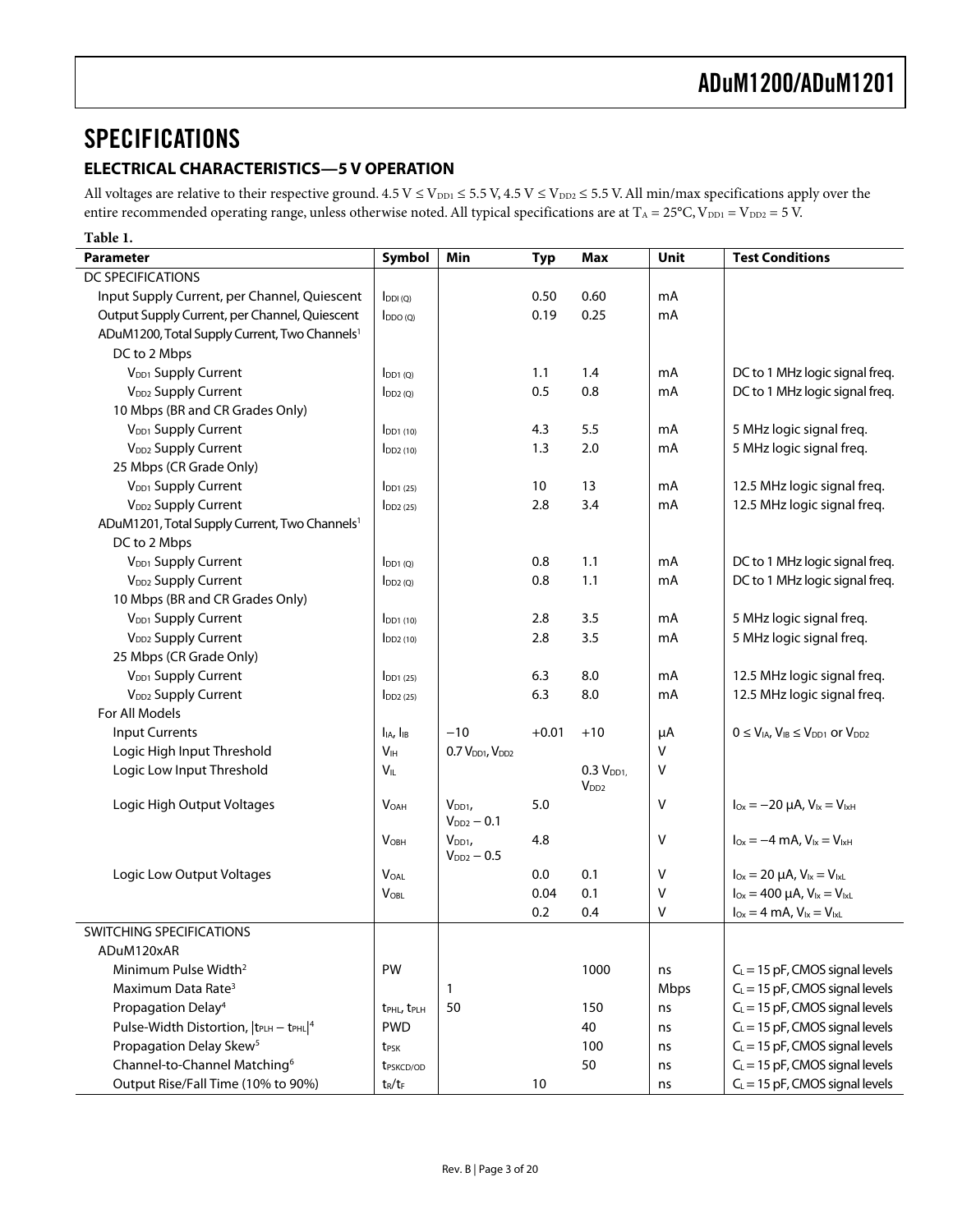<span id="page-3-8"></span><span id="page-3-7"></span> $\overline{a}$ 

<span id="page-3-0"></span>

| <b>Parameter</b>                                                           | <b>Symbol</b>                       | Min | <b>Typ</b> | <b>Max</b> | Unit       | <b>Test Conditions</b>                                                               |
|----------------------------------------------------------------------------|-------------------------------------|-----|------------|------------|------------|--------------------------------------------------------------------------------------|
| ADuM120xBR                                                                 |                                     |     |            |            |            |                                                                                      |
| Minimum Pulse Width <sup>2</sup>                                           | PW                                  |     |            | 100        | ns         | $C_L$ = 15 pF, CMOS signal levels                                                    |
| Maximum Data Rate <sup>3</sup>                                             |                                     | 10  |            |            | Mbps       | $C_L$ = 15 pF, CMOS signal levels                                                    |
| Propagation Delay <sup>4</sup>                                             | t <sub>PHL</sub> , t <sub>PLH</sub> | 20  |            | 50         | ns         | $C_L$ = 15 pF, CMOS signal levels                                                    |
| Pulse-Width Distortion, $ t_{\text{PLH}} - t_{\text{PHL}} ^4$              | <b>PWD</b>                          |     |            | 3          | ns         | $C_L$ = 15 pF, CMOS signal levels                                                    |
| Change Versus Temperature                                                  |                                     |     | 5          |            | ps/°C      | $C_L$ = 15 pF, CMOS signal levels                                                    |
| Propagation Delay Skew <sup>5</sup>                                        | t <sub>PSK</sub>                    |     |            | 15         | ns         | $C_L$ = 15 pF, CMOS signal levels                                                    |
| Channel-to-Channel Matching,<br>Codirectional Channels <sup>6</sup>        | <b>t</b> <sub>PSKCD</sub>           |     |            | 3          | ns         | $C_L$ = 15 pF, CMOS signal levels                                                    |
| Channel-to-Channel Matching,<br>Opposing Directional Channels <sup>6</sup> | t <sub>PSKOD</sub>                  |     |            | 15         | ns         | $C_L$ = 15 pF, CMOS signal levels                                                    |
| Output Rise/Fall Time (10% to 90%)                                         | $t_R/t_F$                           |     | 2.5        |            | ns         | $C_L$ = 15 pF, CMOS signal levels                                                    |
| ADuM120xCR                                                                 |                                     |     |            |            |            |                                                                                      |
| Minimum Pulse Width <sup>2</sup>                                           | PW                                  |     | 20         | 40         | ns         | $C_L$ = 15 pF, CMOS signal levels                                                    |
| Maximum Data Rate <sup>3</sup>                                             |                                     | 25  | 50         |            | Mbps       | $C_L$ = 15 pF, CMOS signal levels                                                    |
| Propagation Delay <sup>4</sup>                                             | t <sub>PHL</sub> , t <sub>PLH</sub> | 20  |            | 45         | ns         | $C_L$ = 15 pF, CMOS signal levels                                                    |
| Pulse-Width Distortion, $ t_{\text{PLH}} - t_{\text{PHL}} ^4$              | <b>PWD</b>                          |     |            | 3          | ns         | $C_L$ = 15 pF, CMOS signal levels                                                    |
| Change Versus Temperature                                                  |                                     |     | 5          |            | ps/C       | $C_L$ = 15 pF, CMOS signal levels                                                    |
| Propagation Delay Skew <sup>5</sup>                                        | t <sub>PSK</sub>                    |     |            | 15         | ns         | $C_L$ = 15 pF, CMOS signal levels                                                    |
| Channel-to-Channel Matching,<br>Codirectional Channels <sup>6</sup>        | <b>t</b> <sub>PSKCD</sub>           |     |            | 3          | ns         | $C_L$ = 15 pF, CMOS signal levels                                                    |
| Channel-to-Channel Matching,<br>Opposing Directional Channels <sup>6</sup> | t <sub>PSKOD</sub>                  |     |            | 15         | ns         | $C_L$ = 15 pF, CMOS signal levels                                                    |
| Output Rise/Fall Time (10% to 90%)                                         | $t_R/t_F$                           |     | 2.5        |            | ns         | $C_L$ = 15 pF, CMOS signal levels                                                    |
| For All Models                                                             |                                     |     |            |            |            |                                                                                      |
| <b>Common-Mode Transient Immunity</b><br>at Logic High Output <sup>7</sup> | CM <sub>H</sub>                     | 25  | 35         |            | $kV/\mu s$ | $V_{1x} = V_{DD1}$ , $V_{DD2}$ , $V_{CM} = 1000 V$ ,<br>transient magnitude = $800V$ |
| <b>Common-Mode Transient Immunity</b><br>at Logic Low Output <sup>7</sup>  | $ CM_{L} $                          | 25  | 35         |            | $kV/\mu s$ | $V_{1x} = 0 V$ , $V_{CM} = 1000 V$ ,<br>transient magnitude = $800V$                 |
| <b>Refresh Rate</b>                                                        | $f_r$                               |     | 1.2        |            | Mbps       |                                                                                      |
| Input Dynamic Supply Current, per Channel <sup>8</sup>                     | $I_{DDI(D)}$                        |     | 0.19       |            | mA/Mbps    |                                                                                      |
| Output Dynamic Supply Current, per Channel <sup>8</sup>                    | $I_{DDO(D)}$                        |     | 0.05       |            | mA/Mbps    |                                                                                      |

<span id="page-3-1"></span>1 The supply current values for both channels are combined when running at identical data rates. Output supply current values are specified with no output load present. The supply current associated with an individual channel operating at a given data rate may be calculated as described in [the Power Consumption s](#page-15-1)ection. See Figure 6 through Figure 8 for information on per-channel supply current as a function of data rate for unloaded and loaded conditions. See Figure 9 through Figure 11 for total  $I_{DD1}$  and  $I_{DD2}$  supply currents as a function of data rate for ADuM1200 and ADuM1201 channel configurations.<br><sup>2</sup> The minimum pulse width is the shortest pulse width at which the specified pulse-width distort

<span id="page-3-3"></span> $3$  The maximum data rate is the fastest data rate at which the specified pulse-width distortion is guaranteed.

<span id="page-3-9"></span> $^7$  CM $_{\rm H}$  is the maximum common-mode voltage slew rate that can be sustained while maintaining Vo > 0.8 V $_{\rm D2}$ . CM $_{\rm L}$  is the maximum common-mode voltage slew rate that can be sustained while maintaining V<sub>O</sub> < 0.8 V. The common-mode voltage slew rates apply to both rising and falling common-mode voltage edges. The transient magnitude is the range over which the common mode is slewed.

 $^8$  Dynamic supply current is the incremental amount of supply current required for a 1 Mbps increase in the signal data rate. See Figure 6 [through](#page-13-1) Figure 8 for information on per-channel supply current for unloaded and loaded conditions. See the Power Consumption section for guidance on calculating per-channel supply current for a given data rate.

<span id="page-3-2"></span><sup>&</sup>lt;sup>2</sup> The minimum pulse width is the shortest pulse width at which the specified pulse-width distortion is guaranteed.

<span id="page-3-4"></span> $^4$  t<sub>PHL</sub> propagation delay is measured from the 50% level of the falling edge of the V<sub>Ix</sub> signal to the 50% level of the falling edge of the V<sub>Ox</sub> signal. t<sub>PLH</sub> propagation delay is measured from the 50% level of the rising edge of the V<sub>Ix</sub> signal to the 50% level of the rising edge of the V<sub>Ox</sub> signal.

<span id="page-3-5"></span> $5$  t<sub>PSK</sub> is the magnitude of the worst-case difference in t<sub>PHL</sub> and/or t<sub>PLH</sub> that is measured between units at the same operating temperature, supply voltages, and output load within the recommended operating conditions.

<span id="page-3-6"></span> $^6$  Codirectional channel-to-channel matching is the absolute value of the difference in propagation delays between any two channels with inputs on the same side of the isolation barrier. Opposing directional channel-to-channel matching is the absolute value of the difference in propagation delays between any two channels with inputs on opposing sides of the isolation barrier.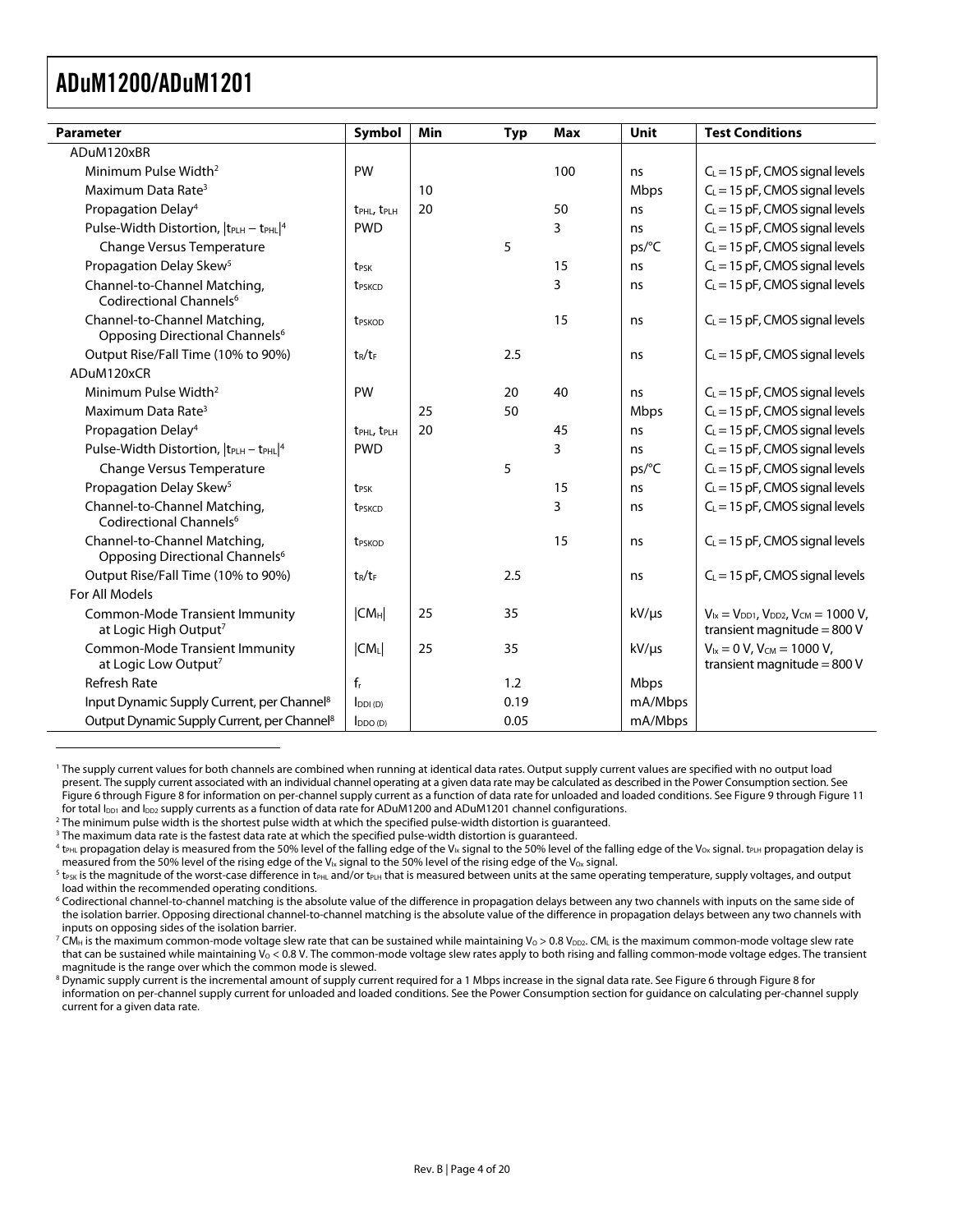#### <span id="page-4-0"></span>**ELECTRICAL CHARACTERISTICS—3 V OPERATION**

All voltages are relative to their respective ground.  $2.7 V \le V_{DD1} \le 3.6 V$ ,  $2.7 V \le V_{DD2} \le 3.6 V$ . All min/max specifications apply over the entire recommended operating range, unless otherwise noted. All typical specifications are at  $T_A = 25^{\circ}C$ ,  $V_{DD1} = V_{DD2} = 3.0$  V.

| Table 2.                                                  |                                     |                                       |            |                                         |      |                                                                    |
|-----------------------------------------------------------|-------------------------------------|---------------------------------------|------------|-----------------------------------------|------|--------------------------------------------------------------------|
| <b>Parameter</b>                                          | Symbol                              | Min                                   | <b>Typ</b> | <b>Max</b>                              | Unit | <b>Test Conditions</b>                                             |
| DC SPECIFICATIONS                                         |                                     |                                       |            |                                         |      |                                                                    |
| Input Supply Current, per Channel, Quiescent              | IDDI(Q)                             |                                       | 0.26       | 0.35                                    | mA   |                                                                    |
| Output Supply Current, per Channel, Quiescent             | $I_{DDO(Q)}$                        |                                       | 0.11       | 0.20                                    | mA   |                                                                    |
| ADuM1200, Total Supply Current, Two Channels <sup>1</sup> |                                     |                                       |            |                                         |      |                                                                    |
| DC to 2 Mbps                                              |                                     |                                       |            |                                         |      |                                                                    |
| V <sub>DD1</sub> Supply Current                           | $I_{DD1}$ (O)                       |                                       | 0.6        | 1.0                                     | mA   | DC to 1 MHz logic signal freq.                                     |
| V <sub>DD2</sub> Supply Current                           | $I_{DD2(Q)}$                        |                                       | 0.2        | 0.6                                     | mA   | DC to 1 MHz logic signal freq.                                     |
| 10 Mbps (BR and CR Grades Only)                           |                                     |                                       |            |                                         |      |                                                                    |
| V <sub>DD1</sub> Supply Current                           | $I_{DD1(10)}$                       |                                       | 2.2        | 3.4                                     | mA   | 5 MHz logic signal freq.                                           |
| V <sub>DD2</sub> Supply Current                           | $\overline{D}D2(10)$                |                                       | 0.7        | 1.1                                     | mA   | 5 MHz logic signal freq.                                           |
| 25 Mbps (CR Grade Only)                                   |                                     |                                       |            |                                         |      |                                                                    |
| V <sub>DD1</sub> Supply Current                           | IDD1(25)                            |                                       | 5.2        | 7.7                                     | mA   | 12.5 MHz logic signal freq.                                        |
| V <sub>DD2</sub> Supply Current                           | $I_{DD2(25)}$                       |                                       | 1.5        | 2.0                                     | mA   | 12.5 MHz logic signal freq.                                        |
| ADuM1201, Total Supply Current, Two Channels <sup>1</sup> |                                     |                                       |            |                                         |      |                                                                    |
| DC to 2 Mbps                                              |                                     |                                       |            |                                         |      |                                                                    |
| V <sub>DD1</sub> Supply Current                           | $I_{DD1}$ (O)                       |                                       | 0.4        | 0.8                                     | mA   | DC to 1 MHz logic signal freq.                                     |
| V <sub>DD2</sub> Supply Current                           | $I_{DD2(Q)}$                        |                                       | 0.4        | 0.8                                     | mA   | DC to 1 MHz logic signal freq.                                     |
| 10 Mbps (BR and CR Grades Only)                           |                                     |                                       |            |                                         |      |                                                                    |
| V <sub>DD1</sub> Supply Current                           | I <sub>DD1(10)</sub>                |                                       | $1.5\,$    | 2.2                                     | mA   | 5 MHz logic signal freq.                                           |
| V <sub>DD2</sub> Supply Current                           | IDD2(10)                            |                                       | 1.5        | 2.2                                     | mA   | 5 MHz logic signal freq.                                           |
| 25 Mbps (CR Grade Only)                                   |                                     |                                       |            |                                         |      |                                                                    |
| V <sub>DD1</sub> Supply Current                           | IDD1(25)                            |                                       | 3.4        | 4.8                                     | mA   | 12.5 MHz logic signal freq.                                        |
| V <sub>DD2</sub> Supply Current                           | $\overline{DD2(25)}$                |                                       | 3.4        | 4.8                                     | mA   | 12.5 MHz logic signal freq.                                        |
| For All Models                                            |                                     |                                       |            |                                         |      |                                                                    |
| <b>Input Currents</b>                                     | I <sub>IA</sub> , I <sub>IB</sub>   | $-10$                                 | 0.01       | 10                                      | μA   | $0 \leq V_{IA}$ , $V_{IB}$ , $\leq V_{DD1}$ or $V_{DD2}$           |
| Logic High Input Threshold                                | V <sub>IH</sub>                     | 0.7 V <sub>DD1</sub> V <sub>DD2</sub> |            |                                         | v    |                                                                    |
| Logic Low Input Threshold                                 | VIL                                 |                                       |            | 0.3 V <sub>DD1</sub> , V <sub>DD2</sub> |      |                                                                    |
| Logic High Output Voltages                                | <b>VOAH</b>                         | V <sub>DD1</sub><br>$V_{DD2} - 0.1$   | 3.0        |                                         | V    | $I_{Ox} = -20 \mu A$ , $V_{1x} = V_{1xH}$                          |
|                                                           | V <sub>OBH</sub>                    | $V_{DD1}$                             | 2.8        |                                         | ٧    | $I_{\text{Ox}} = -4 \text{ mA}$ , $V_{\text{lx}} = V_{\text{lxH}}$ |
|                                                           |                                     | $V_{DD2} - 0.5$                       |            |                                         |      |                                                                    |
| Logic Low Output Voltages                                 | $\mathsf{V}_{\mathsf{OAL}}$         |                                       | $0.0\,$    | 0.1                                     | V    | $I_{Ox} = 20 \mu A$ , $V_{Ix} = V_{IxL}$                           |
|                                                           | $V_{OBL}$                           |                                       | 0.04       | 0.1                                     | ٧    | $I_{Ox} = 400 \mu A$ , $V_{1x} = V_{1x}L$                          |
|                                                           |                                     |                                       | 0.2        | 0.4                                     | V    | $I_{Ox} = 4$ mA, $V_{1x} = V_{1xL}$                                |
| SWITCHING SPECIFICATIONS                                  |                                     |                                       |            |                                         |      |                                                                    |
| ADuM120xAR                                                |                                     |                                       |            |                                         |      |                                                                    |
| Minimum Pulse Width <sup>2</sup>                          | PW                                  |                                       |            | 1000                                    | ns   | $C_L$ = 15 pF, CMOS signal levels                                  |
| Maximum Data Rate <sup>3</sup>                            |                                     | 1                                     |            |                                         | Mbps | $C_L$ = 15 pF, CMOS signal levels                                  |
| Propagation Delay <sup>4</sup>                            | t <sub>PHL</sub> , t <sub>PLH</sub> | 50                                    |            | 150                                     | ns   | $C_L = 15$ pF, CMOS signal levels                                  |
| Pulse-Width Distortion,  tPLH - tPHL 4                    | <b>PWD</b>                          |                                       |            | 40                                      | ns   | $C_L = 15$ pF, CMOS signal levels                                  |
| Propagation Delay Skew <sup>5</sup>                       | t <sub>PSK</sub>                    |                                       |            | 100                                     | ns   | $C_L$ = 15 pF, CMOS signal levels                                  |
| Channel-to-Channel Matching <sup>6</sup>                  | t <sub>PSKCD/OD</sub>               |                                       |            | 50                                      | ns   | $C_L$ = 15 pF, CMOS signal levels                                  |
| Output Rise/Fall Time (10% to 90%)                        | $t_R/t_F$                           |                                       | 10         |                                         | ns   | $C_L$ = 15 pF, CMOS signal levels                                  |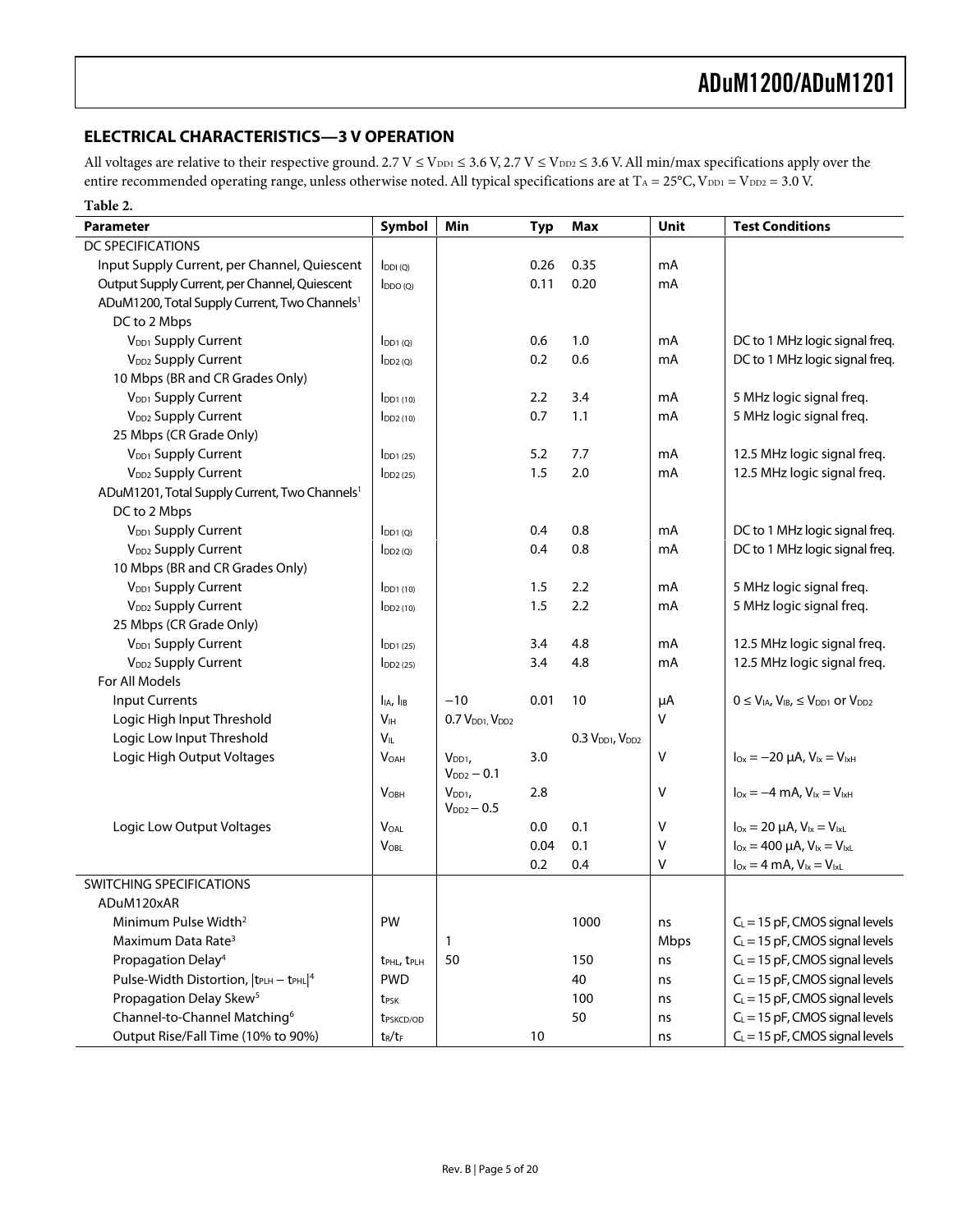<span id="page-5-8"></span><span id="page-5-7"></span> $\overline{a}$ 

<span id="page-5-0"></span>

| Parameter                                                                  | Symbol                              | Min | <b>Typ</b> | Max | Unit        | <b>Test Conditions</b>                                                               |
|----------------------------------------------------------------------------|-------------------------------------|-----|------------|-----|-------------|--------------------------------------------------------------------------------------|
| ADuM120xBR                                                                 |                                     |     |            |     |             |                                                                                      |
| Minimum Pulse Width <sup>2</sup>                                           | PW                                  |     |            | 100 | ns          | $C_L$ = 15 pF, CMOS signal levels                                                    |
| Maximum Data Rate <sup>3</sup>                                             |                                     | 10  |            |     | <b>Mbps</b> | $C_L$ = 15 pF, CMOS signal levels                                                    |
| Propagation Delay <sup>4</sup>                                             | t <sub>PHL</sub> , t <sub>PLH</sub> | 20  |            | 60  | ns          | $C_L$ = 15 pF, CMOS signal levels                                                    |
| Pulse-Width Distortion,  tPLH -tPHL 4                                      | <b>PWD</b>                          |     |            | 3   | ns          | $C_L$ = 15 pF, CMOS signal levels                                                    |
| <b>Change Versus Temperature</b>                                           |                                     |     | 5          |     | ps/°C       | $C_L$ = 15 pF, CMOS signal levels                                                    |
| Propagation Delay Skew <sup>5</sup>                                        | t <sub>PSK</sub>                    |     |            | 22  | ns          | $C_L$ = 15 pF, CMOS signal levels                                                    |
| Channel-to-Channel Matching,<br>Codirectional Channels <sup>6</sup>        | t <sub>PSKCD</sub>                  |     |            | 3   | ns          | $C_L$ = 15 pF, CMOS signal levels                                                    |
| Channel-to-Channel Matching,<br>Opposing Directional Channels <sup>6</sup> | <b>t</b> <sub>PSKOD</sub>           |     |            | 22  | ns          | $C_L$ = 15 pF, CMOS signal levels                                                    |
| Output Rise/Fall Time (10% to 90%)                                         | $t_R/t_F$                           |     | 3.0        |     | ns          | $C_L$ = 15 pF, CMOS signal levels                                                    |
| ADuM120xCR                                                                 |                                     |     |            |     |             |                                                                                      |
| Minimum Pulse Width <sup>2</sup>                                           | PW                                  |     | 20         | 40  | ns          | $C_L$ = 15 pF, CMOS signal levels                                                    |
| Maximum Data Rate <sup>3</sup>                                             |                                     | 25  | 50         |     | Mbps        | $C_L = 15$ pF, CMOS signal levels                                                    |
| Propagation Delay <sup>4</sup>                                             | t <sub>PHL</sub> , t <sub>PLH</sub> | 20  |            | 55  | ns          | $C_L$ = 15 pF, CMOS signal levels                                                    |
| Pulse-Width Distortion, $ t_{\text{PLH}} - t_{\text{PHL}} ^4$              | <b>PWD</b>                          |     |            | 3   | ns          | $C_L$ = 15 pF, CMOS signal levels                                                    |
| <b>Change Versus Temperature</b>                                           |                                     |     | 5          |     | ps/°C       | $C_L$ = 15 pF, CMOS signal levels                                                    |
| Propagation Delay Skew <sup>5</sup>                                        | t <sub>PSK</sub>                    |     |            | 16  | ns          | $C_L$ = 15 pF, CMOS signal levels                                                    |
| Channel-to-Channel Matching,<br>Codirectional Channels <sup>6</sup>        | t <sub>PSKCD</sub>                  |     |            | 3   | ns          | $C_L$ = 15 pF, CMOS signal levels                                                    |
| Channel-to-Channel Matching,<br>Opposing Directional Channels <sup>6</sup> | t <sub>PSKOD</sub>                  |     |            | 16  | ns          | $C_L$ = 15 pF, CMOS signal levels                                                    |
| Output Rise/Fall Time (10% to 90%)                                         | $t_R/t_F$                           |     | 3.0        |     | ns          | $C_L$ = 15 pF, CMOS signal levels                                                    |
| For All Models                                                             |                                     |     |            |     |             |                                                                                      |
| <b>Common Mode Transient Immunity</b><br>at Logic High Output <sup>7</sup> | CM <sub>H</sub>                     | 25  | 35         |     | $kV/\mu s$  | $V_{1x} = V_{DD1}$ , $V_{DD2}$ , $V_{CM} = 1000 V$ ,<br>transient magnitude = $800V$ |
| <b>Common Mode Transient Immunity</b><br>at Logic Low Output <sup>7</sup>  | CM <sub>L</sub>                     | 25  | 35         |     | $kV/\mu s$  | $V_{1x} = 0 V$ , $V_{CM} = 1000 V$ ,<br>transient magnitude = $800V$                 |
| <b>Refresh Rate</b>                                                        | $f_r$                               |     | 1.1        |     | Mbps        |                                                                                      |
| Input Dynamic Supply Current, per Channel <sup>8</sup>                     | $I_{DDI(D)}$                        |     | 0.10       |     | mA/Mbps     |                                                                                      |
| Output Dynamic Supply Current, per Channel <sup>8</sup>                    | $I_{DDO(D)}$                        |     | 0.03       |     | mA/Mbps     |                                                                                      |

<span id="page-5-1"></span>1 The supply current values for both channels are combined when running at identical data rates. Output supply current values are specified with no output load present. The supply current associated with an individual channel operating at a given data rate may be calculated as described in th[e Power Consumption se](#page-15-1)ction. See Figure 6 through Figure 8 for information on per-channel supply current as a function of data rate for unloaded and loaded conditions. See Figure 9 through Figure 11 for total  $I_{DD1}$  and  $I_{DD2}$  supply currents as a function of data rate for ADuM1200 and ADuM1201 channel configurations.<br><sup>2</sup> The minimum pulse width is the shortest pulse width at which the specified pulse-width distort

<span id="page-5-3"></span> $3$  The maximum data rate is the fastest data rate at which the specified pulse-width distortion is guaranteed.

<span id="page-5-9"></span> $^7$  CM $_{\rm H}$  is the maximum common-mode voltage slew rate that can be sustained while maintaining Vo > 0.8 V $_{\rm D2}$ . CM $_{\rm L}$  is the maximum common-mode voltage slew rate that can be sustained while maintaining V<sub>O</sub> < 0.8 V. The common-mode voltage slew rates apply to both rising and falling common-mode voltage edges. The transient magnitude is the range over which the common mode is slewed.

 $^8$  Dynamic supply current is the incremental amount of supply current required for a 1 Mbps increase in the signal data rate. See Figure 6 through Figure 8 for information on per-channel [s](#page-15-1)upply current for unloaded and loaded conditions. See the Power Consumption section for guidance on calculating per-channel supply current for a given data rate.

<span id="page-5-2"></span><sup>&</sup>lt;sup>2</sup> The minimum pulse width is the shortest pulse width at which the specified pulse-width distortion is guaranteed.

<span id="page-5-4"></span> $^4$  t<sub>PHL</sub> propagation delay is measured from the 50% level of the falling edge of the V<sub>Ix</sub> signal to the 50% level of the falling edge of the V<sub>Ox</sub> signal. t<sub>PLH</sub> propagation delay is measured from the 50% level of the rising edge of the V<sub>Ix</sub> signal to the 50% level of the rising edge of the V<sub>Ox</sub> signal.

<span id="page-5-5"></span> $5$  t<sub>PSK</sub> is the magnitude of the worst-case difference in t<sub>PHL</sub> and/or t<sub>PLH</sub> that is measured between units at the same operating temperature, supply voltages, and output load within the recommended operating conditions.

<span id="page-5-6"></span> $^6$  Codirectional channel-to-channel matching is the absolute value of the difference in propagation delays between any two channels with inputs on the same side of the isolation barrier. Opposing directional channel-to-channel matching is the absolute value of the difference in propagation delays between any two channels with inputs on opposing sides of the isolation barrier.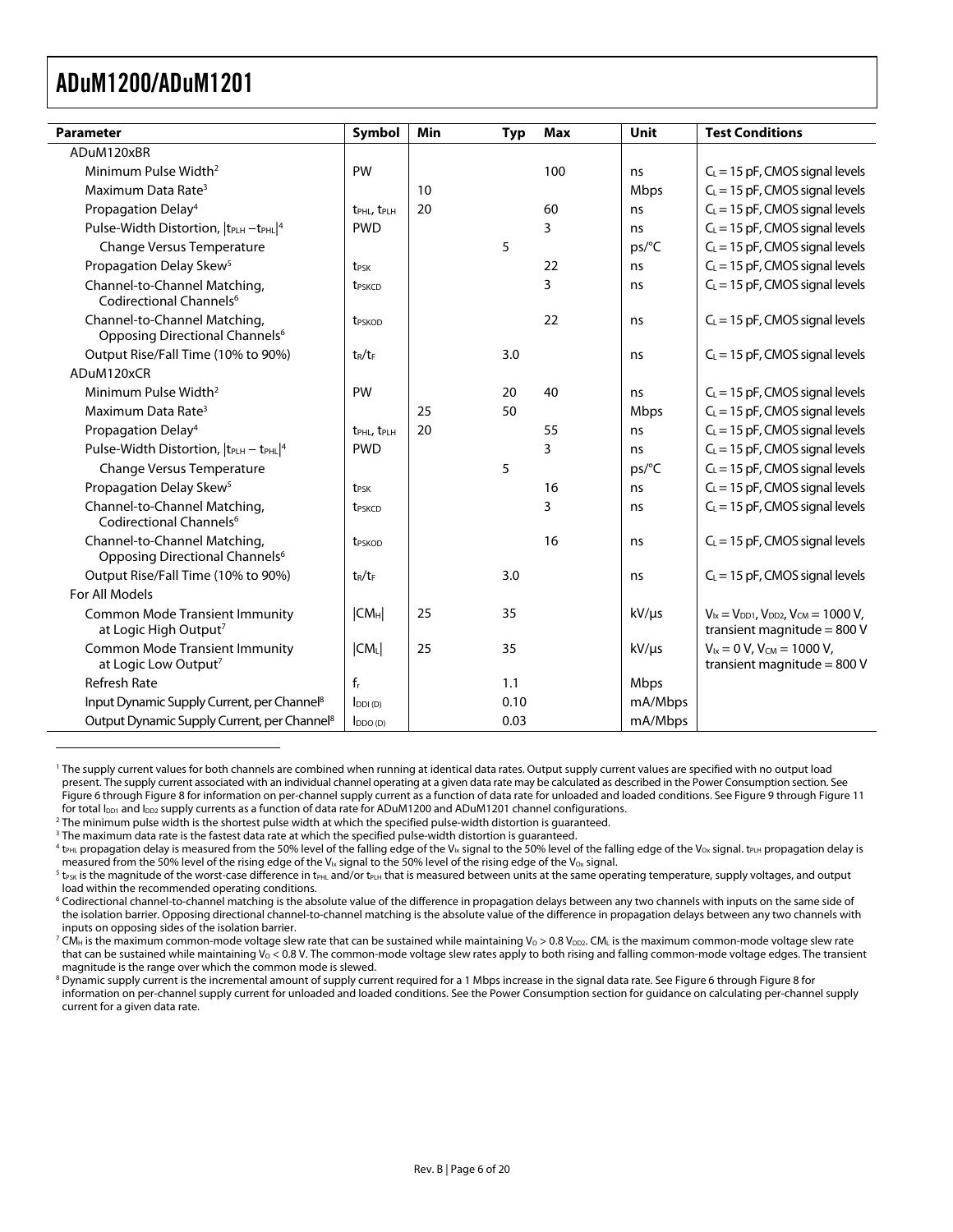#### <span id="page-6-0"></span>**ELECTRICAL CHARACTERISTICS—MIXED 5 V/3 V OR 3 V/5 V OPERATION**

All voltages are relative to their respective ground. 5 V/3 V operation:  $4.5$  V  $\leq$  V<sub>DD1</sub>  $\leq$  5.5 V, 2.7 V  $\leq$  V<sub>DD2</sub>  $\leq$  3.6 V. 3 V/5 V operation: 2.7 V  $\leq$  $V_{\text{DD1}}$   $\leq$  3.6 V, 4.5 V  $\leq$   $V_{\text{DD2}}$   $\leq$  5.5 V. All min/max specifications apply over the entire recommended operating range, unless otherwise noted. All typical specifications are at  $T_A = 25^{\circ}\text{C}$ ;  $V_{\text{DD1}} = 3.0 \text{ V}$ ,  $V_{\text{DD2}} = 5.0 \text{ V}$ ; or  $V_{\text{DD1}} = 5.0 \text{ V}$ ,  $V_{\text{DD2}} = 3.0 \text{ V}$ .

| Table 3.                                                  |                            |     |            |            |      |                                |
|-----------------------------------------------------------|----------------------------|-----|------------|------------|------|--------------------------------|
| <b>Parameter</b>                                          | Symbol                     | Min | <b>Typ</b> | <b>Max</b> | Unit | <b>Test Conditions</b>         |
| <b>DC SPECIFICATIONS</b>                                  |                            |     |            |            |      |                                |
| Input Supply Current, per Channel, Quiescent              | $I_{DDI(Q)}$               |     |            |            | mA   |                                |
| 5 V/3 V Operation                                         |                            |     | 0.50       | 0.6        | mA   |                                |
| 3 V/5 V Operation                                         |                            |     | 0.26       | 0.35       | mA   |                                |
| Output Supply Current, per Channel, Quiescent             | $I_{DDO(Q)}$               |     |            |            | mA   |                                |
| 5 V/3 V Operation                                         |                            |     | 0.11       | 0.20       | mA   |                                |
| 3 V/5 V Operation                                         |                            |     | 0.19       | 0.25       | mA   |                                |
| ADuM1200, Total Supply Current, Two Channels <sup>1</sup> |                            |     |            |            |      |                                |
| DC to 2 Mbps                                              |                            |     |            |            |      |                                |
| V <sub>DD1</sub> Supply Current                           | $I_{DD1(Q)}$               |     |            |            |      |                                |
| 5 V/3 V Operation                                         |                            |     | 1.1        | 1.4        | mA   | DC to 1 MHz logic signal freq. |
| 3 V/5 V Operation                                         |                            |     | 0.6        | 1.0        | mA   | DC to 1 MHz logic signal freq. |
| V <sub>DD2</sub> Supply Current                           | IDD2(Q)                    |     |            |            |      |                                |
| 5 V/3 V Operation                                         |                            |     | 0.2        | 0.6        | mA   | DC to 1 MHz logic signal freq. |
| 3 V/5 V Operation                                         |                            |     | 0.5        | 0.8        | mA   | DC to 1 MHz logic signal freq. |
| 10 Mbps (BR and CR Grades Only)                           |                            |     |            |            |      |                                |
| V <sub>DD1</sub> Supply Current                           | $I$ DD <sub>1</sub> $(10)$ |     |            |            |      |                                |
| 5 V/3 V Operation                                         |                            |     | 4.3        | 5.5        | mA   | 5 MHz logic signal freq.       |
| 3 V/5 V Operation                                         |                            |     | 2.2        | 3.4        | mA   | 5 MHz logic signal freq.       |
| V <sub>DD2</sub> Supply Current                           | $I_{DD2(10)}$              |     |            |            |      |                                |
| 5 V/3 V Operation                                         |                            |     | 0.7        | 1.1        | mA   | 5 MHz logic signal freq.       |
| 3 V/5 V Operation                                         |                            |     | 1.3        | 2.0        | mA   | 5 MHz logic signal freq.       |
| 25 Mbps (CR Grade Only)                                   |                            |     |            |            |      |                                |
| V <sub>DD1</sub> Supply Current                           | $I$ <sub>DD1</sub> $(25)$  |     |            |            |      |                                |
| 5 V/3 V Operation                                         |                            |     | 10         | 13         | mA   | 12.5 MHz logic signal freq.    |
| 3 V/5 V Operation                                         |                            |     | 5.2        | 7.7        | mA   | 12.5 MHz logic signal freq.    |
| V <sub>DD2</sub> Supply Current                           | $I_{DD2(25)}$              |     |            |            |      |                                |
| 5 V/3 V Operation                                         |                            |     | 1.5        | 2.0        | mA   | 12.5 MHz logic signal freq.    |
| 3 V/5 V Operation                                         |                            |     | 2.8        | 3.4        | mA   | 12.5 MHz logic signal freq.    |
| ADuM1201, Total Supply Current, Two Channels <sup>1</sup> |                            |     |            |            |      |                                |
| DC to 2 Mbps                                              |                            |     |            |            |      |                                |
| V <sub>DD1</sub> Supply Current                           | $I_{DD1(Q)}$               |     |            |            |      |                                |
| 5 V/3 V Operation                                         |                            |     | 0.8        | 1.1        | mA   | DC to 1 MHz logic signal freq. |
| 3 V/5 V Operation                                         |                            |     | 0.4        | 0.8        | mA   | DC to 1 MHz logic signal freq. |
| V <sub>DD2</sub> Supply Current                           | $I_{DD2(Q)}$               |     |            |            |      |                                |
| 5 V/3 V Operation                                         |                            |     | 0.4        | 0.8        | mA   | DC to 1 MHz logic signal freq. |
| 3 V/5 V Operation                                         |                            |     | 0.8        | 1.1        | mA   | DC to 1 MHz logic signal freq. |
| 10 Mbps (BR and CR Grades Only)                           |                            |     |            |            |      |                                |
| V <sub>DD1</sub> Supply Current                           | IDD1(10)                   |     |            |            |      |                                |
| 5 V/3 V Operation                                         |                            |     | 2.8        | 3.5        | mA   | 5 MHz logic signal freq.       |
| 3 V/5 V Operation                                         |                            |     | 1.5        | 2.2        | mA   | 5 MHz logic signal freq.       |
| V <sub>DD2</sub> Supply Current                           | $I_{DD2(10)}$              |     |            |            |      |                                |
| 5 V/3 V Operation                                         |                            |     | 1.5        | 2.2        | mA   | 5 MHz logic signal freq.       |
| 3 V/5 V Operation                                         |                            |     | 2.8        | 3.5        | mA   | 5 MHz logic signal freq.       |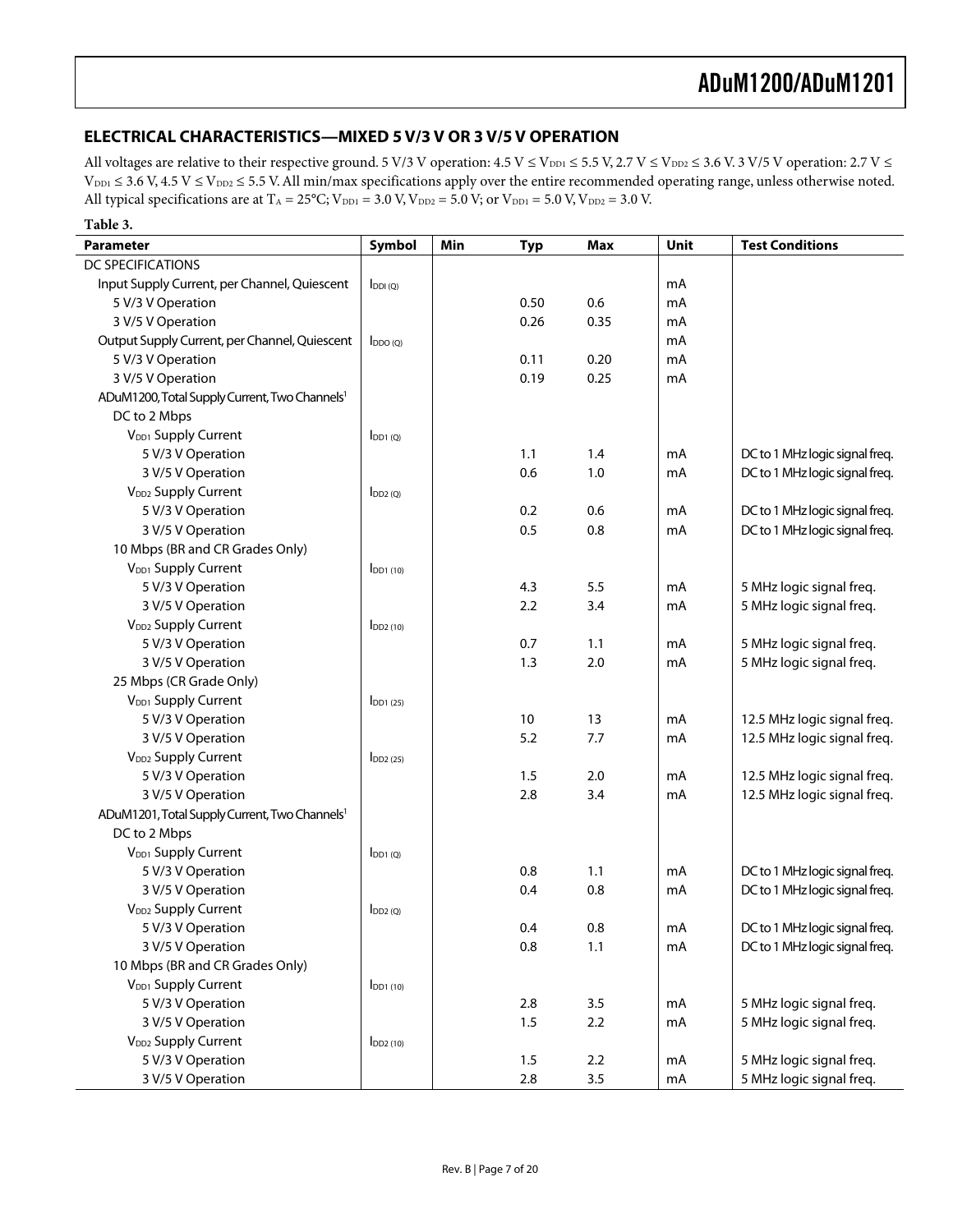| <b>Parameter</b>                                                           | Symbol                              | Min                                     | <b>Typ</b>       | <b>Max</b>                              | Unit   | <b>Test Conditions</b>                               |
|----------------------------------------------------------------------------|-------------------------------------|-----------------------------------------|------------------|-----------------------------------------|--------|------------------------------------------------------|
| 25 Mbps (CR Grade Only)                                                    |                                     |                                         |                  |                                         |        |                                                      |
| V <sub>DD1</sub> Supply Current                                            | $I_{DD1(25)}$                       |                                         |                  |                                         |        |                                                      |
| 5 V/3 V Operation                                                          |                                     |                                         | 6.3              | 8.0                                     | mA     | 12.5 MHz logic signal freq.                          |
| 3 V/5 V Operation                                                          |                                     |                                         | 3.4              | 4.8                                     | mA     | 12.5 MHz logic signal freq.                          |
| V <sub>DD2</sub> Supply Current                                            | $I_{DD2(25)}$                       |                                         |                  |                                         |        |                                                      |
| 5 V/3 V Operation                                                          |                                     |                                         | 3.4              | 4.8                                     | mA     | 12.5 MHz logic signal freq.                          |
| 3 V/5 V Operation                                                          |                                     |                                         | 6.3              | 8.0                                     | mA     | 12.5 MHz logic signal freq.                          |
| For All Models                                                             |                                     |                                         |                  |                                         |        |                                                      |
| <b>Input Currents</b>                                                      | $I_{IA}$ , $I_{IB}$                 | $-10$                                   | 0.01             | 10                                      | μA     | $0 \leq V_{IA}$ , $V_{IB} \leq V_{DD1}$ or $V_{DD2}$ |
| Logic High Input Threshold                                                 | V <sub>IH</sub>                     | 0.7 V <sub>DD1</sub> , V <sub>DD2</sub> |                  |                                         | $\vee$ |                                                      |
| Logic Low Input Threshold                                                  | $V_{IL}$                            |                                         |                  | 0.3 V <sub>DD1</sub> , V <sub>DD2</sub> | v      |                                                      |
| 5 V/3 V Operation                                                          |                                     | 0.8                                     |                  |                                         | $\vee$ |                                                      |
| 3 V/5 V Operation                                                          |                                     | 0.4                                     |                  |                                         | V      |                                                      |
| Logic High Output Voltages                                                 | VOAH,                               | V <sub>DD1</sub>                        | V <sub>DD1</sub> |                                         | V      | $I_{Ox} = -20 \mu A$ , $V_{1x} = V_{1xH}$            |
|                                                                            | <b>VOBH</b>                         | $V_{DD2} - 0.1$                         | V <sub>DD2</sub> |                                         |        |                                                      |
|                                                                            |                                     | V <sub>DD1</sub>                        | V <sub>DD1</sub> |                                         | V      | $I_{Ox} = -4$ mA, $V_{1x} = V_{1xH}$                 |
|                                                                            |                                     | $V_{DD2} - 0.5$                         | $V_{DD2} - 0.2$  |                                         |        |                                                      |
| Logic Low Output Voltages                                                  | VOAL, VOBL                          |                                         | 0.0              | 0.1                                     | V      | $I_{Ox} = 20 \mu A$ , $V_{1x} = V_{1xL}$             |
|                                                                            |                                     |                                         | 0.04             | 0.1                                     | V      | $I_{0x} = 400 \mu A$ , $V_{1x} = V_{1xL}$            |
|                                                                            |                                     |                                         | 0.2              | 0.4                                     | V      | $I_{Ox} = 4$ mA, $V_{1x} = V_{1xL}$                  |
| SWITCHING SPECIFICATIONS                                                   |                                     |                                         |                  |                                         |        |                                                      |
| ADuM120xAR                                                                 |                                     |                                         |                  |                                         |        |                                                      |
| Minimum Pulse Width <sup>2</sup>                                           | PW                                  |                                         |                  | 1000                                    | ns     | $C_L = 15$ pF, CMOS signal levels                    |
| Maximum Data Rate <sup>3</sup>                                             |                                     | 1                                       |                  |                                         | Mbps   | $C_L = 15$ pF, CMOS signal levels                    |
| Propagation Delay <sup>4</sup>                                             | t <sub>PHL</sub> , t <sub>PLH</sub> | 50                                      |                  | 150                                     | ns     | $C_L$ = 15 pF, CMOS signal levels                    |
| Pulse-Width Distortion,  tPLH - tPHL 4                                     | <b>PWD</b>                          |                                         |                  | 40                                      | ns     | $C_L = 15$ pF, CMOS signal levels                    |
| Propagation Delay Skew <sup>5</sup>                                        | t <sub>PSK</sub>                    |                                         |                  | 50                                      | ns     | $C_L$ = 15 pF, CMOS signal levels                    |
| Channel-to-Channel Matching <sup>6</sup>                                   | t <sub>PSKCD/OD</sub>               |                                         |                  | 50                                      | ns     | $C_L = 15$ pF, CMOS signal levels                    |
| Output Rise/Fall Time (10% to 90%)                                         | $t_R/t_F$                           |                                         | 10               |                                         | ns     | $C_L = 15$ pF, CMOS signal levels                    |
| ADuM120xBR                                                                 |                                     |                                         |                  |                                         |        |                                                      |
| Minimum Pulse Width <sup>2</sup>                                           | PW                                  |                                         |                  | 100                                     | ns     | $C_L = 15$ pF, CMOS signal levels                    |
| Maximum Data Rate <sup>3</sup>                                             |                                     | 10                                      |                  |                                         | Mbps   | $C_L$ = 15 pF, CMOS signal levels                    |
| Propagation Delay <sup>4</sup>                                             | <b>tPHL, tPLH</b>                   | 15                                      |                  | 55                                      | ns     | $C_L$ = 15 pF, CMOS signal levels                    |
| Pulse-Width Distortion,  tPLH - tPHL 4                                     | <b>PWD</b>                          |                                         |                  | 3                                       | ns     | $C_L = 15$ pF, CMOS signal levels                    |
| Change Versus Temperature                                                  |                                     |                                         | 5                |                                         | ps/°C  | $C_L$ = 15 pF, CMOS signal levels                    |
| Propagation Delay Skew <sup>5</sup>                                        | t <sub>PSK</sub>                    |                                         |                  | 22                                      | ns     | $C_L = 15$ pF, CMOS signal levels                    |
| Channel-to-Channel Matching,<br>Codirectional Channels <sup>6</sup>        | t <sub>PSKCD</sub>                  |                                         |                  | 3                                       | ns     | $C_L$ = 15 pF, CMOS signal levels                    |
| Channel-to-Channel Matching,<br>Opposing Directional Channels <sup>6</sup> | t <sub>PSKOD</sub>                  |                                         |                  | 22                                      | ns     | $C_L$ = 15 pF, CMOS signal levels                    |
| Output Rise/Fall Time (10% to 90%)                                         | $t_R/t_f$                           |                                         |                  |                                         |        | $C_L$ = 15 pF, CMOS signal levels                    |
| 5 V/3 V Operation                                                          |                                     |                                         | 3.0              |                                         | ns     |                                                      |
| 3 V/5 V Operation                                                          |                                     |                                         | 2.5              |                                         | ns     |                                                      |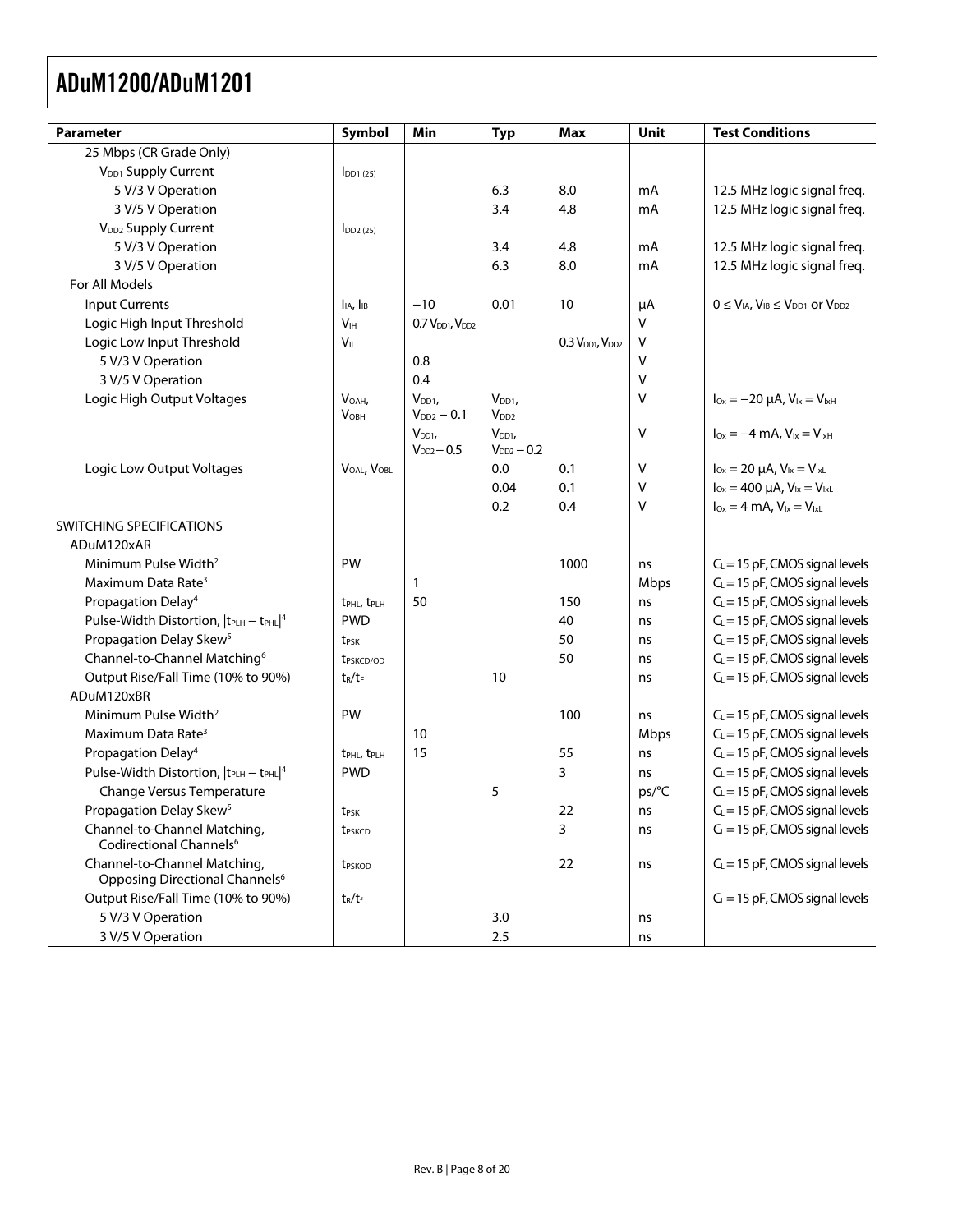<span id="page-8-0"></span>

| Parameter                                                                  | Symbol                              | Min | <b>Typ</b> | <b>Max</b> | Unit       | <b>Test Conditions</b>                                                               |
|----------------------------------------------------------------------------|-------------------------------------|-----|------------|------------|------------|--------------------------------------------------------------------------------------|
| ADuM120xCR                                                                 |                                     |     |            |            |            |                                                                                      |
| Minimum Pulse Width <sup>2</sup>                                           | PW                                  |     | 20         | 40         | ns         | $C_L$ = 15 pF, CMOS signal levels                                                    |
| Maximum Data Rate <sup>3</sup>                                             |                                     | 25  | 50         |            | Mbps       | $C_L$ = 15 pF, CMOS signal levels                                                    |
| Propagation Delay <sup>4</sup>                                             | t <sub>PHL</sub> , t <sub>PLH</sub> | 20  |            | 50         | ns         | $C_L$ = 15 pF, CMOS signal levels                                                    |
| Pulse-Width Distortion,  t <sub>PLH</sub> - t <sub>PHL</sub>  4            | <b>PWD</b>                          |     |            | 3          | ns         | $C_L$ = 15 pF, CMOS signal levels                                                    |
| Change Versus Temperature                                                  |                                     |     | 5          |            | ps/C       | $C_L$ = 15 pF, CMOS signal levels                                                    |
| Propagation Delay Skew <sup>5</sup>                                        | t <sub>PSK</sub>                    |     |            | 15         | ns         | $C_L$ = 15 pF, CMOS signal levels                                                    |
| Channel-to-Channel Matching,<br>Codirectional Channels <sup>6</sup>        | <b>t</b> <sub>PSKCD</sub>           |     |            | 3          | ns.        | $C_L$ = 15 pF, CMOS signal levels                                                    |
| Channel-to-Channel Matching,<br>Opposing Directional Channels <sup>6</sup> | <b>t</b> <sub>PSKOD</sub>           |     |            | 15         | ns         | $C_l = 15$ pF, CMOS signal levels                                                    |
| Output Rise/Fall Time (10% to 90%)                                         | $t_R/t_f$                           |     |            |            |            | $C_L$ = 15 pF, CMOS signal levels                                                    |
| 5 V/3 V Operation                                                          |                                     |     | 3.0        |            | ns         |                                                                                      |
| 3 V/5 V Operation                                                          |                                     |     | 2.5        |            | ns         |                                                                                      |
| For All Models                                                             |                                     |     |            |            |            |                                                                                      |
| <b>Common-Mode Transient Immunity</b><br>at Logic High Output <sup>7</sup> | CM <sub>H</sub>                     | 25  | 35         |            | $kV/\mu s$ | $V_{1x} = V_{DD1}$ , $V_{DD2}$ , $V_{CM} = 1000 V$ ,<br>transient magnitude = $800V$ |
| <b>Common-Mode Transient Immunity</b><br>at Logic Low Output <sup>7</sup>  | $ CM_L $                            | 25  | 35         |            | $kV/\mu s$ | $V_{1x} = 0 V$ , $V_{CM} = 1000 V$ ,<br>transient magnitude = $800V$                 |
| <b>Refresh Rate</b>                                                        | $f_r$                               |     |            |            |            |                                                                                      |
| 5 V/3 V Operation                                                          |                                     |     | 1.2        |            | Mbps       |                                                                                      |
| 3 V/5 V Operation                                                          |                                     |     | 1.1        |            | Mbps       |                                                                                      |
| Input Dynamic Supply Current, per Channel <sup>8</sup>                     | $I_{DDI(D)}$                        |     |            |            |            |                                                                                      |
| 5 V/3 V Operation                                                          |                                     |     | 0.19       |            | mA/Mbps    |                                                                                      |
| 3 V/5 V Operation                                                          |                                     |     | 0.10       |            | mA/Mbps    |                                                                                      |
| Output Dynamic Supply Current, per Channel <sup>8</sup>                    | $I_{DDI(D)}$                        |     |            |            |            |                                                                                      |
| 5 V/3 V Operation                                                          |                                     |     | 0.03       |            | mA/Mbps    |                                                                                      |
| 3 V/5 V Operation                                                          |                                     |     | 0.05       |            | mA/Mbps    |                                                                                      |

<span id="page-8-1"></span><sup>1</sup> The supply current values for both channels are combined when running at identical data rates. Output supply current values are specified with no output load present. The supply current associated with an individual channel operating at a given data rate may be calculated as described in the [Power Consumption](#page-15-1) section. See [Figure 6 through](#page-13-1) Figure 8 for information on per-channel supply current as a function of data rate for unloaded and loaded conditions. See Figure 9 through Figure 11 for total  $I_{DD1}$  and  $I_{DD2}$  supply currents as a function of data rate for ADuM1200 and ADuM1201 channel configurations.<br><sup>2</sup> The minimum pulse width is the shortest pulse width at which the specified pulse-width distort

<span id="page-8-2"></span><sup>2</sup> The minimum pulse width is the shortest pulse width at which the specified pulse-width distortion is guaranteed.

<span id="page-8-3"></span><sup>3</sup> The maximum data rate is the fastest data rate at which the specified pulse-width distortion is guaranteed.

<span id="page-8-8"></span><span id="page-8-7"></span> $\overline{a}$ 

<span id="page-8-4"></span> $^4$  t<sub>PHL</sub> propagation delay is measured from the 50% level of the falling edge of the V<sub>Ix</sub> signal to the 50% level of the falling edge of the V<sub>ox</sub> signal. t<sub>PLH</sub> propagation delay is measured from the 50% level of the rising edge of the V<sub>Ix</sub> signal to the 50% level of the rising edge of the V<sub>Ox</sub> signal.

<span id="page-8-5"></span> $5$  t<sub>PSK</sub> is the magnitude of the worst-case difference in t<sub>PHL</sub> and/or t<sub>PLH</sub> that is measured between units at the same operating temperature, supply voltages, and output load within the recommended operating conditions.

<span id="page-8-6"></span>6 Codirectional channel-to-channel matching is the absolute value of the difference in propagation delays between any two channels with inputs on the same side of the isolation barrier. Opposing directional channel-to-channel matching is the absolute value of the difference in propagation delays between any two channels with inputs on opposing sides of the isolation barrier.

<span id="page-8-9"></span> $^7$  CM $_{\rm H}$  is the maximum common-mode voltage slew rate that can be sustained while maintaining Vo > 0.8 V $_{\rm DD}$ . CM $_{\rm L}$  is the maximum common-mode voltage slew rate that can be sustained while maintaining  $V_0 < 0.8$  V. The common-mode voltage slew rates apply to both rising and falling common-mode voltage edges. The transient magnitude is the range over which the common mode is slewed.

 $^8$  Dynamic supply current is the incremental amount of supply current required for a 1 Mbps increase in the signal data rate. See Figure 6 through Figure 8 for information on per-channel supply current for unloaded and loaded conditions. See the Power Consumption section for guidance on calculating per-channel supply current for a given data rate.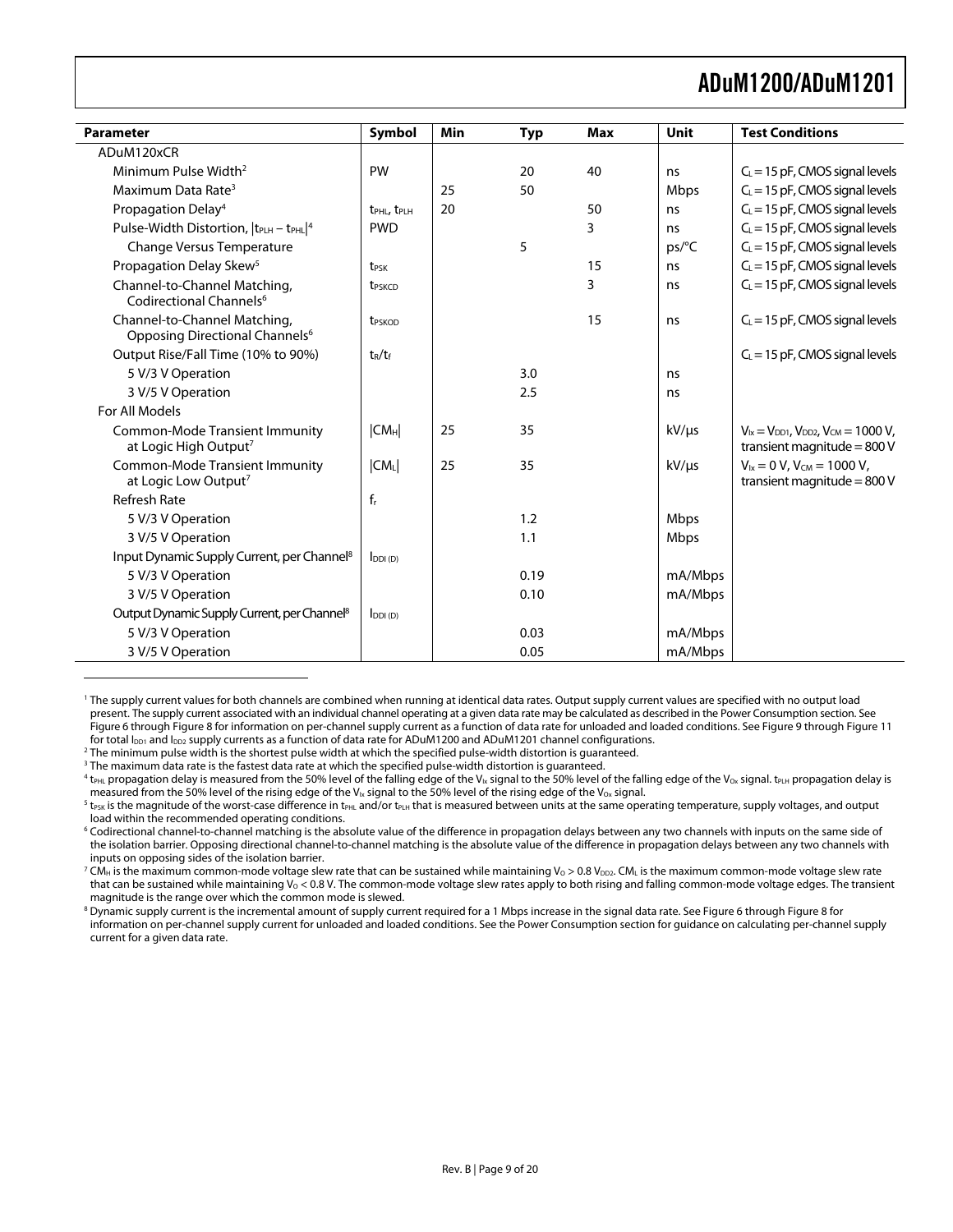#### <span id="page-9-0"></span>**PACKAGE CHARACTERISTICS**

#### <span id="page-9-1"></span>**Table 4. Parameter Symbol Min Typ Max Unit Test Conditions** Resistance (Input-Output)<sup>[1](#page-9-2)</sup>  $R_{1-0}$  10<sup>12</sup> 10<sup>12</sup>  $\Omega$ Capacitance (Input-Output)<sup>1</sup>  $C_{10}$   $C_{10}$  1.0 pF f = 1 MHz Input Capacitance  $\begin{vmatrix} C_1 & 4.0 & \mathbf{p} \end{vmatrix}$ IC Junction-to-Case Thermal Resistance, Side 1  $\theta_{JCI}$  46  $\theta_{JCI}$  7 Thermocouple located at center of package underside IC Junction-to-Case Thermal Resistance, Side 2  $\theta_{\text{JCO}}$  41  $\theta_{\text{C/W}}$

<span id="page-9-2"></span><sup>1</sup> The device is considered a 2-terminal device; Pins 1, 2, 3, and 4 are shorted together, and Pins 5, 6, 7, and 8 are shorted together.

#### **REGULATORY INFORMATION**

The ADuM1200/ADuM1201 have been approved by the following organizations:

#### **Table 5.**

 $\overline{a}$ 

 $\overline{a}$ 

| UL                                                                                                  | <b>CSA</b>                                            | <b>VDE</b>                                                                                                                                                                                                                                                                 |
|-----------------------------------------------------------------------------------------------------|-------------------------------------------------------|----------------------------------------------------------------------------------------------------------------------------------------------------------------------------------------------------------------------------------------------------------------------------|
| Recognized under 1577 Component<br>Recognition Program <sup>1</sup><br>2500 V rms isolation voltage | Approved under CSA Component<br>Acceptance Notice #5A | Certified according to<br>DIN EN 60747-5-2 (VDE 0884 Part 2): 2003-01 <sup>2</sup><br>Basic insulation, 560 V peak<br>Complies with DIN EN 60747-5-2 (VDE 0884<br>Part 2): 2003-01, DIN EN 60950 (VDE 0805): 2001-12;<br>EN 60950: 2000, Reinforced insulation, 560 V peak |
| File E214100                                                                                        | File 205078                                           | File 2471900-4880-0001                                                                                                                                                                                                                                                     |

<span id="page-9-3"></span><sup>1</sup> In accordance with UL1577, each ADuM120x is proof-tested by applying an insulation test voltage ≥ 3000 V rms for 1 second (current leakage detection limit = 5 µA).<br><sup>2</sup> In accordance with DIN EN 60747-5-2, each ADuM120 In accordance with DIN EN 60747-5-2, each ADuM120x is proof-tested by applying an insulation test voltage ≥ 1050 V peak for 1 second (partial discharge detection  $limit = 5 pC$ .

#### **INSULATION AND SAFETY-RELATED SPECIFICATIONS**

| Table 6.                                                   |            |              |             |                                                                                         |
|------------------------------------------------------------|------------|--------------|-------------|-----------------------------------------------------------------------------------------|
| <b>Parameter</b>                                           | Symbol     | <b>Value</b> | <b>Unit</b> | <b>Conditions</b>                                                                       |
| Rated Dielectric Insulation Voltage                        |            | 2500         | V rms       | minute duration                                                                         |
| Minimum External Air Gap (Clearance)                       | L(101)     | 4.90 min     | mm          | Measured from input terminals to output terminals, shortest<br>distance through air     |
| Minimum External Tracking (Creepage)                       | L(102)     | 4.01 min     | mm          | Measured from input terminals to output terminals, shortest<br>distance path along body |
| Minimum Internal Gap (Internal<br>Clearance)               |            | $0.017$ min  | mm          | Insulation distance through insulation                                                  |
| <b>Tracking Resistance (Comparative</b><br>Tracking Index) | <b>CTI</b> | >175         | V           | DIN IEC 112/VDE 0303 Part 1                                                             |
| <b>Isolation Group</b>                                     |            | Illa         |             | Material Group (DIN VDE 0110, 1/89, Table 1)                                            |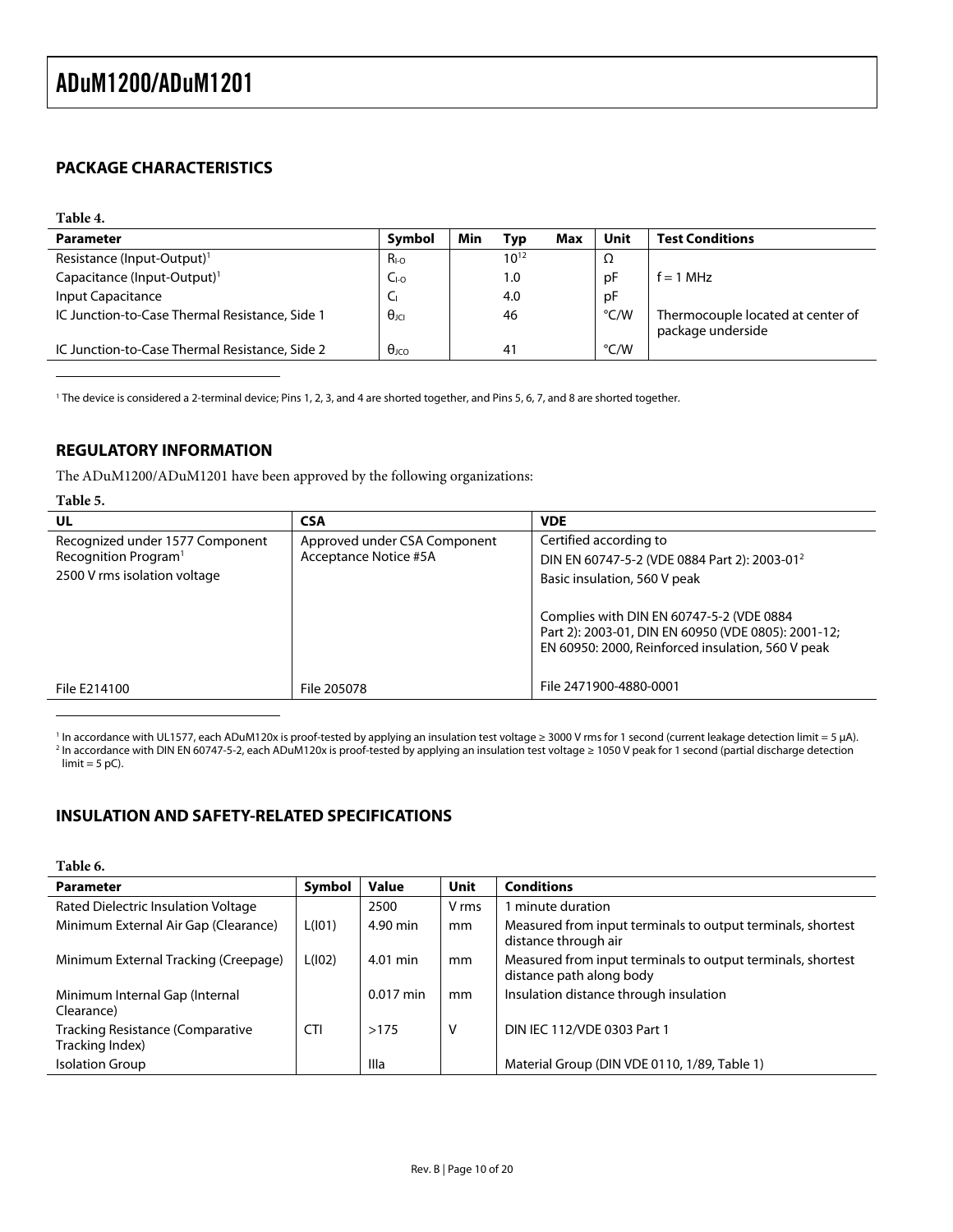#### <span id="page-10-2"></span><span id="page-10-0"></span>**DIN EN 60747-5-2 (VDE 0884 PART 2) INSULATION CHARACTERISTICS**

| <b>Description</b>                                                                                                      | Symbol                | <b>Characteristic</b> | <b>Unit</b> |
|-------------------------------------------------------------------------------------------------------------------------|-----------------------|-----------------------|-------------|
| Installation Classification per DIN VDE 0110                                                                            |                       |                       |             |
| For Rated Mains Voltage $\leq$ 150 V rms                                                                                |                       | $I-IV$                |             |
| For Rated Mains Voltage $\leq$ 300 V rms                                                                                |                       | $I$ -III              |             |
| For Rated Mains Voltage $\leq 400$ V rms                                                                                |                       | $I$ -II               |             |
| <b>Climatic Classification</b>                                                                                          |                       | 40/105/21             |             |
| Pollution Degree (DIN VDE 0110, Table 1)                                                                                |                       | $\overline{2}$        |             |
| Maximum Working Insulation Voltage                                                                                      | <b>VIORM</b>          | 560                   | V peak      |
| Input to Output Test Voltage, Method b1                                                                                 | <b>V<sub>PR</sub></b> | 1050                  | V peak      |
| $V_{\text{IORM}} \times 1.875 = V_{\text{PR}}$ , 100% Production Test, t <sub>m</sub> = 1 sec, Partial Discharge < 5 pC |                       |                       |             |
| Input to Output Test Voltage, Method a                                                                                  | <b>V<sub>PR</sub></b> |                       |             |
| After Environmental Tests Subgroup 1                                                                                    |                       |                       |             |
| $V_{\text{IORM}} \times 1.6 = V_{\text{PR}}$ , t <sub>m</sub> = 60 sec, Partial Discharge < 5 pC                        |                       | 896                   | V peak      |
| After Input and/or Safety Test Subgroup 2/3                                                                             |                       | 672                   |             |
| $V_{\text{IORM}} \times 1.2 = V_{\text{PR}}$ , t <sub>m</sub> = 60 sec, Partial Discharge < 5 pC                        |                       |                       |             |
| Highest Allowable Overvoltage (Transient Overvoltage, $t_{TR} = 10$ sec)                                                | <b>VTR</b>            | 4000                  | V peak      |
| Safety-Limiting Values (maximum value allowed in the event of a failure; also see the thermal                           |                       |                       |             |
| derating curve, Figure 3)                                                                                               |                       |                       |             |
| Case Temperature                                                                                                        | T <sub>S</sub>        | 150                   | °C          |
| Side 1 Current                                                                                                          | $\mathsf{I}_{51}$     | 160                   | mA          |
| Side 2 Current                                                                                                          | $I_{52}$              | 170                   | mA          |
| Insulation Resistance at $T_s$ , $V_{10} = 500$ V                                                                       | R <sub>S</sub>        | $>10^{9}$             | Ω           |

Note that the "\*" marking on the package denotes DIN EN 60747-5-2 approval for a 560 V peak working voltage.

This isolator is suitable for basic isolation only within the safety limit data. Maintenance of the safety data is ensured by protective circuits.

<span id="page-10-1"></span>



#### **RECOMMENDED OPERATING CONDITIONS**

<span id="page-10-3"></span>**Table 8.** 

 $\overline{a}$ 

| <b>Parameter</b>                 | Symbol                              | Min | Max    | Unit |
|----------------------------------|-------------------------------------|-----|--------|------|
| <b>Operating Temperature</b>     | IА                                  |     | $+105$ |      |
| Supply Voltages <sup>1</sup>     | V <sub>DD1</sub> , V <sub>DD2</sub> | 2.7 | 5.5    |      |
| Input Signal Rise and Fall Times |                                     |     | 1.0    | m٢   |

<sup>1</sup> All voltages are relative to their respective ground. See the DC Correctness and [Magnetic Field Immunity section fo](#page-14-1)r information on immunity to external magnetic fields.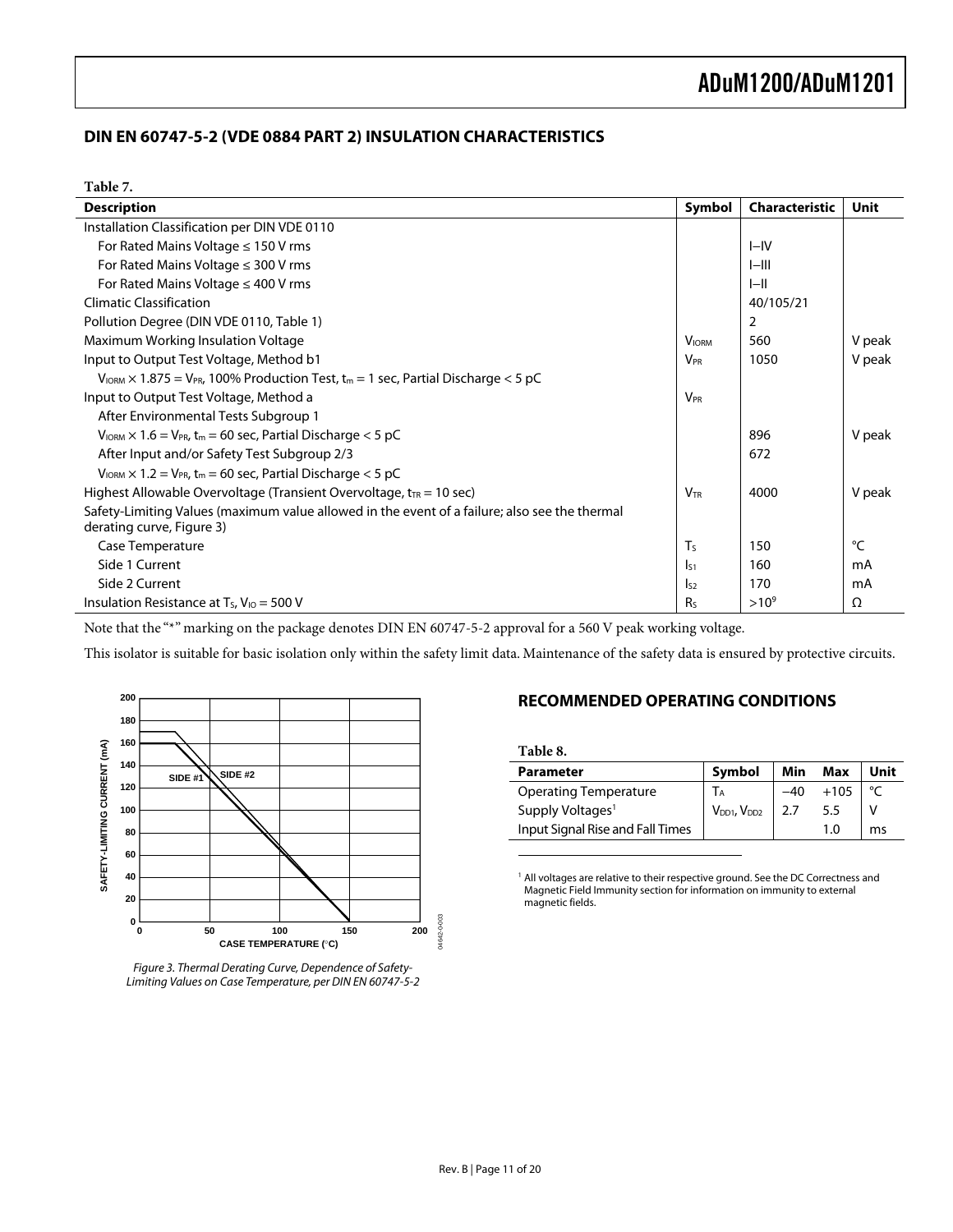### <span id="page-11-0"></span>ABSOLUTE MAXIMUM RATINGS

Ambient temperature = 25°C, unless otherwise noted.

#### <span id="page-11-1"></span>**Table 9. Parameter Symbol Min Max Unit**  Storage Temperature TST − T<sub>ST</sub> T<sub>ST</sub>  $-55$  150  $\degree$ C Ambient Operating Temperature T<sub>A</sub> T<sub>A</sub> −40 105 <sup>o</sup>C Supply Voltages<sup>[1](#page-11-3)</sup> Voltages<sup>1</sup> Voltages<sup>1</sup> Voltages<sup>1</sup> Voltages<sup>1</sup> Voltages<sup>1</sup> Voltages<sup>1</sup> Voltages<sup>1</sup> Voltages<sup>1</sup> Voltages<sup>1</sup> Voltages<sup>1</sup> Voltages<sup>1</sup> Voltages<sup>1</sup> Voltages<sup>1</sup> Voltages<sup>1</sup> Voltages<sup>1</sup> Voltages<sup>1</sup> Voltages<sup>1</sup> Input Voltage<sup>,1,[2](#page-11-4)</sup>  $\vert$  V<sub>IA</sub>, V<sub>IB</sub>  $\vert$  −0.5 V<sub>DDI</sub> + 0.5  $\vert$  V Output Voltage<sup>1, [2](#page-11-2)</sup>  $\vert$  V<sub>OA</sub>, V<sub>OB</sub>  $\vert$   $-0.5$  V<sub>DDO</sub> + 0.5  $\vert$  V Average Output Current, per Pin<sup>[3](#page-11-5)</sup> Io IIO −35 35 MA Common-Mode Transients<sup>4</sup> −100 +100 +100 kV/µs

<span id="page-11-3"></span> $^1$  All voltages are relative to their respective ground.<br><sup>2</sup> Vestand Vess refer to the supply voltages on the inr

<span id="page-11-4"></span> $2$  V<sub>DDI</sub> and V<sub>DDO</sub> refer to the supply voltages on the input and output sides of a given channel, respectively.

<span id="page-11-5"></span><sup>3</sup> See [Figure 3 f](#page-10-2)or maximum rated current values for various temperatures.

4 Refers to common-mode transients across the insulation barrier. Common-mode transients exceeding the Absolute Maximum Rating may cause latch-up or permanent damage.

Stresses above those listed under Absolute Maximum Ratings may cause permanent damage to the device. This is a stress rating only; Functional operation of the device at these or any other conditions above those listed in the operational sections of this specification is not implied. Exposure to absolute maximum rating conditions for extended periods may affect device reliability.

#### **ESD CAUTION**

<span id="page-11-2"></span> $\overline{a}$ 

ESD (electrostatic discharge) sensitive device. Electrostatic charges as high as 4000 V readily accumulate on the human body and test equipment and can discharge without detection. Although this product features proprietary ESD protection circuitry, permanent damage may occur on devices subjected to high energy electrostatic discharges. Therefore, proper ESD precautions are recommended to avoid performance degradation or loss of functionality.



| Table 10. ADuM1200 Truth Table (Positive Logic) |  |  |
|-------------------------------------------------|--|--|
|-------------------------------------------------|--|--|

| $V_{IA}$ Input | <b>V<sub>IB</sub></b> Input | V <sub>DD1</sub> State | V <sub>DD2</sub> State | <b>V<sub>OA</sub></b> Output | <b>V<sub>OB</sub></b> Output | <b>Notes</b>                                                                            |
|----------------|-----------------------------|------------------------|------------------------|------------------------------|------------------------------|-----------------------------------------------------------------------------------------|
| H              | Н                           | Powered                | Powered                | н                            | н                            |                                                                                         |
|                | ┗                           | Powered                | Powered                |                              |                              |                                                                                         |
| н              |                             | Powered                | Powered                | н                            |                              |                                                                                         |
|                | Н                           | Powered                | Powered                |                              | н                            |                                                                                         |
| x              | х                           | Unpowered              | Powered                | н                            | н                            | Outputs return to the input state within 1 us<br>of V <sub>DDI</sub> power restoration. |
| X              | X                           | Powered                | Unpowered              | Indeterminate                | Indeterminate                | Outputs return to the input state within 1 us<br>of V <sub>DDQ</sub> power restoration. |

#### **Table 11. ADuM1201 Truth Table (Positive Logic)**

| $V_{IA}$ Input | $V_{IB}$ Input | V <sub>DD1</sub> State | V <sub>DD2</sub> State | V <sub>OA</sub> Output | V <sub>OB</sub> Output | <b>Notes</b>                                                                            |
|----------------|----------------|------------------------|------------------------|------------------------|------------------------|-----------------------------------------------------------------------------------------|
| н              | H              | Powered                | Powered                | н                      | н                      |                                                                                         |
|                | ►              | Powered                | Powered                |                        |                        |                                                                                         |
| н              | ╺              | Powered                | Powered                | н                      |                        |                                                                                         |
|                | н              | Powered                | Powered                |                        | н                      |                                                                                         |
| х              | X              | Unpowered              | Powered                | Indeterminate          | н                      | Outputs return to the input state within 1 us<br>of V <sub>DD1</sub> power restoration. |
| x              | Χ              | Powered                | Unpowered              | н                      | Indeterminate          | Outputs return to the input state within 1 us<br>of $V_{DDO}$ power restoration.        |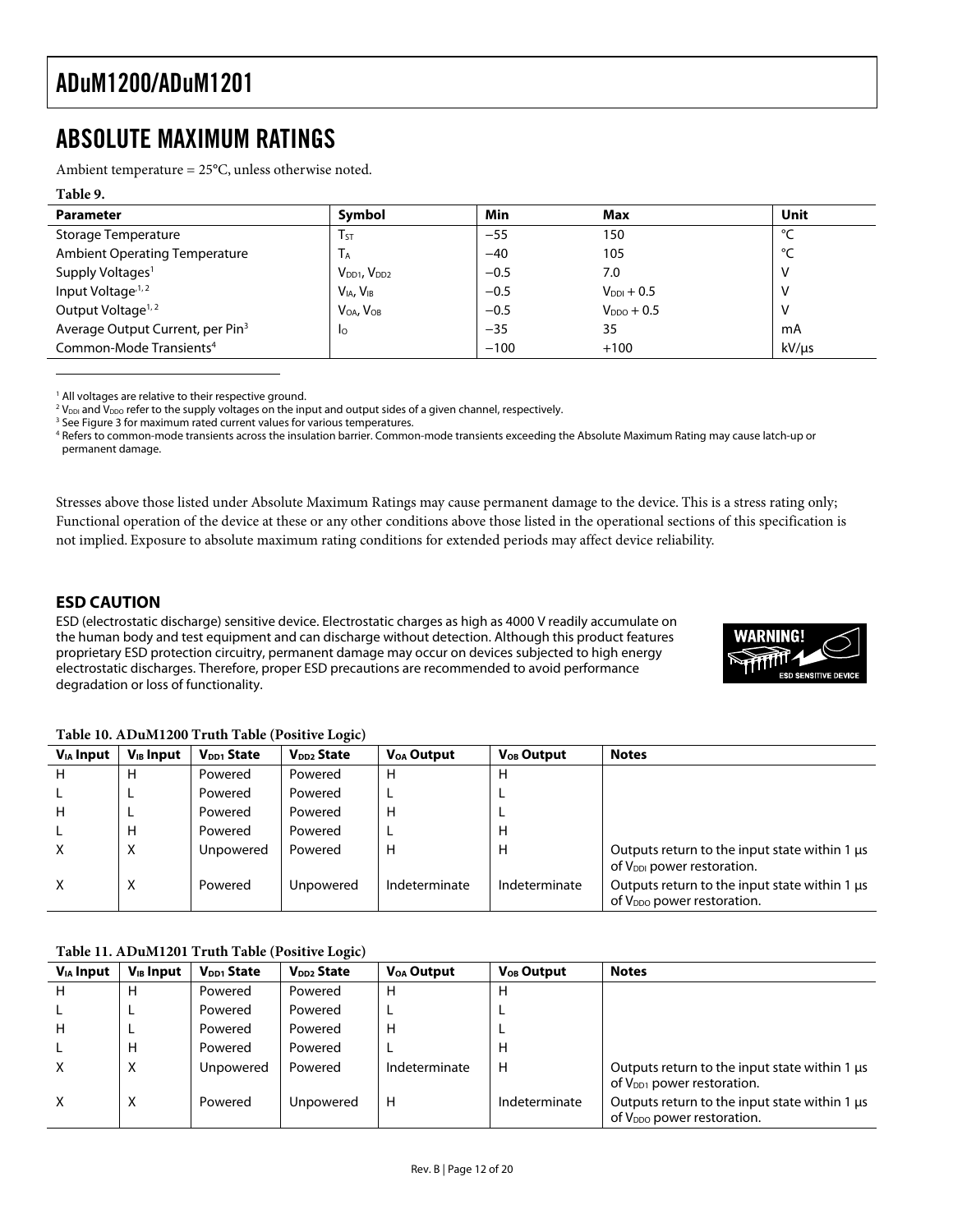### <span id="page-12-0"></span>PIN CONFIGURATIONS AND FUNCTION DESCRIPTIONS

04642-0-004

04642-0-004

| $V_{DD1}$ $\frac{11}{2}$ ADuM1200 $\frac{8}{2}$ $V_{DD2}$<br>$V_{IA}$ $\frac{12}{2}$ TOP VIEW $\frac{1}{7}$ $V_{OA}$<br>(Not to Scale)<br>VOB<br>$V_{IB}$<br>GND <sub>2</sub><br>GND <sub>1</sub> |
|---------------------------------------------------------------------------------------------------------------------------------------------------------------------------------------------------|
|---------------------------------------------------------------------------------------------------------------------------------------------------------------------------------------------------|

Figure 4. ADuM1200 Pin Configuration

#### **Table 12. ADuM1200 Pin Function Descriptions**

| $V_{DD1}$ $\boxed{1}$ ADuM1201 $\boxed{8}$ $V_{DD2}$<br>TOP VIEW 7<br>(Not to Scale)<br>$V_{OA}$ <sup>2</sup><br>V <sub>IA</sub><br>$V_{IB}$ $\sqrt{3}$<br>√ов<br>GND <sub>2</sub><br>GND <sub>1</sub> | 4642- |
|--------------------------------------------------------------------------------------------------------------------------------------------------------------------------------------------------------|-------|
|--------------------------------------------------------------------------------------------------------------------------------------------------------------------------------------------------------|-------|

Figure 5. ADuM1201 Pin Configuration

| Pin<br>No. | Mnemonic               | <b>Function</b>                                        |
|------------|------------------------|--------------------------------------------------------|
|            | V <sub>DD1</sub>       | Supply Voltage for Isolator Side 1,<br>2.7 V to 5.5 V. |
| 2          | <b>V</b> <sub>OA</sub> | Logic Output A.                                        |
| 3          | Vib                    | Logic Input B.                                         |
| 4          | GND <sub>1</sub>       | Ground 1. Ground reference for Isolator<br>Side 1.     |
| 5          | GND <sub>2</sub>       | Ground 2. Ground reference for Isolator<br>Side 2.     |
| 6          | <b>VOR</b>             | Logic Output B.                                        |
|            | Via                    | Logic Input A.                                         |
| 8          | V <sub>DD2</sub>       | Supply Voltage for Isolator Side 2,<br>2.7 V to 5.5 V. |

#### **Table 13. ADuM1201 Pin Function Descriptions**

| Pin |                        |                                                        |
|-----|------------------------|--------------------------------------------------------|
| No. | <b>Mnemonic</b>        | <b>Function</b>                                        |
|     | $V_{DD1}$              | Supply Voltage for Isolator Side 1,<br>2.7 V to 5.5 V. |
| 2   | <b>V</b> ia            | Logic Input A.                                         |
| 3   | <b>V</b> <sub>IR</sub> | Logic Input B.                                         |
|     | GND <sub>1</sub>       | Ground 1. Ground reference for isolator<br>Side 1.     |
|     | GND <sub>2</sub>       | Ground 2. Ground reference for isolator<br>Side 2.     |
| 6   | VOR                    | Logic Output B.                                        |
|     | Voa                    | Logic Output A.                                        |
| 8   | V <sub>DD2</sub>       | Supply Voltage for Isolator Side 2,                    |

2.7 V to 5.5 V.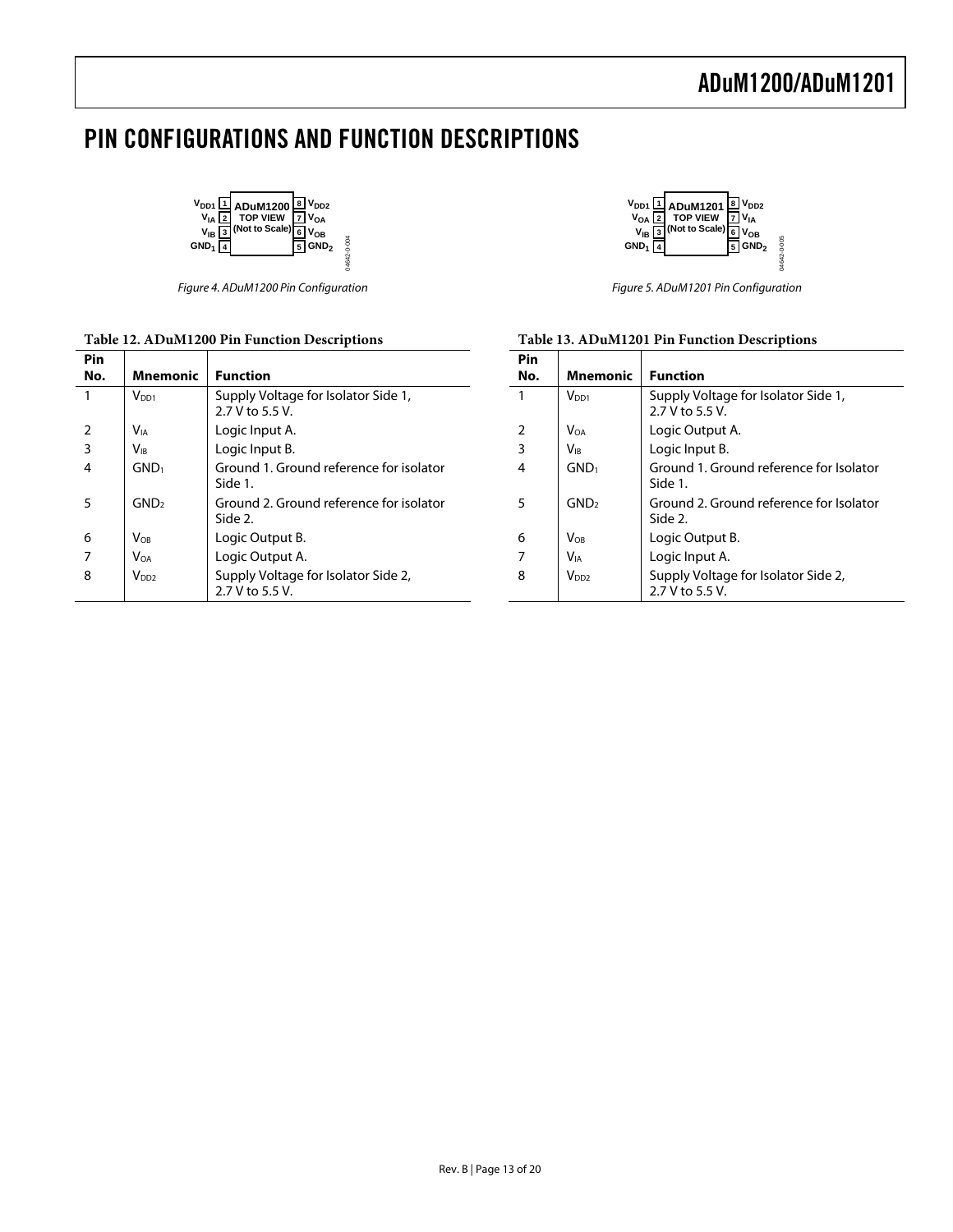### <span id="page-13-1"></span><span id="page-13-0"></span>TYPICAL PERFORMANCE CHARACTERISTICS



<span id="page-13-2"></span>Figure 6. Typical Input Supply Current per Channel vs. Data Rate for 5 V and 3 V Operation



<span id="page-13-3"></span>Figure 7. Typical Output Supply Current per Channel vs. Data Rate for 5 V and 3 V Operation (No Output Load)



<span id="page-13-4"></span>Figure 8. Typical Output Supply Current per Channel vs. Data Rate for 5 V and 3 V Operation (15 pF Output Load)



<span id="page-13-5"></span>Figure 9. Typical ADuM1200 V<sub>DD1</sub> Supply Current vs. Data Rate for 5 V and 3 V Operation



Figure 10. Typical ADuM1200 V<sub>DD2</sub> Supply Current vs. Data Rate for 5 V and 3 V Operation



<span id="page-13-6"></span>Figure 11. Typical ADuM1201 V<sub>DD1</sub> or V<sub>DD2</sub> Supply Current vs. Data Rate for 5 V and 3 V Operation

04642-0-008

**MAG42-0-008**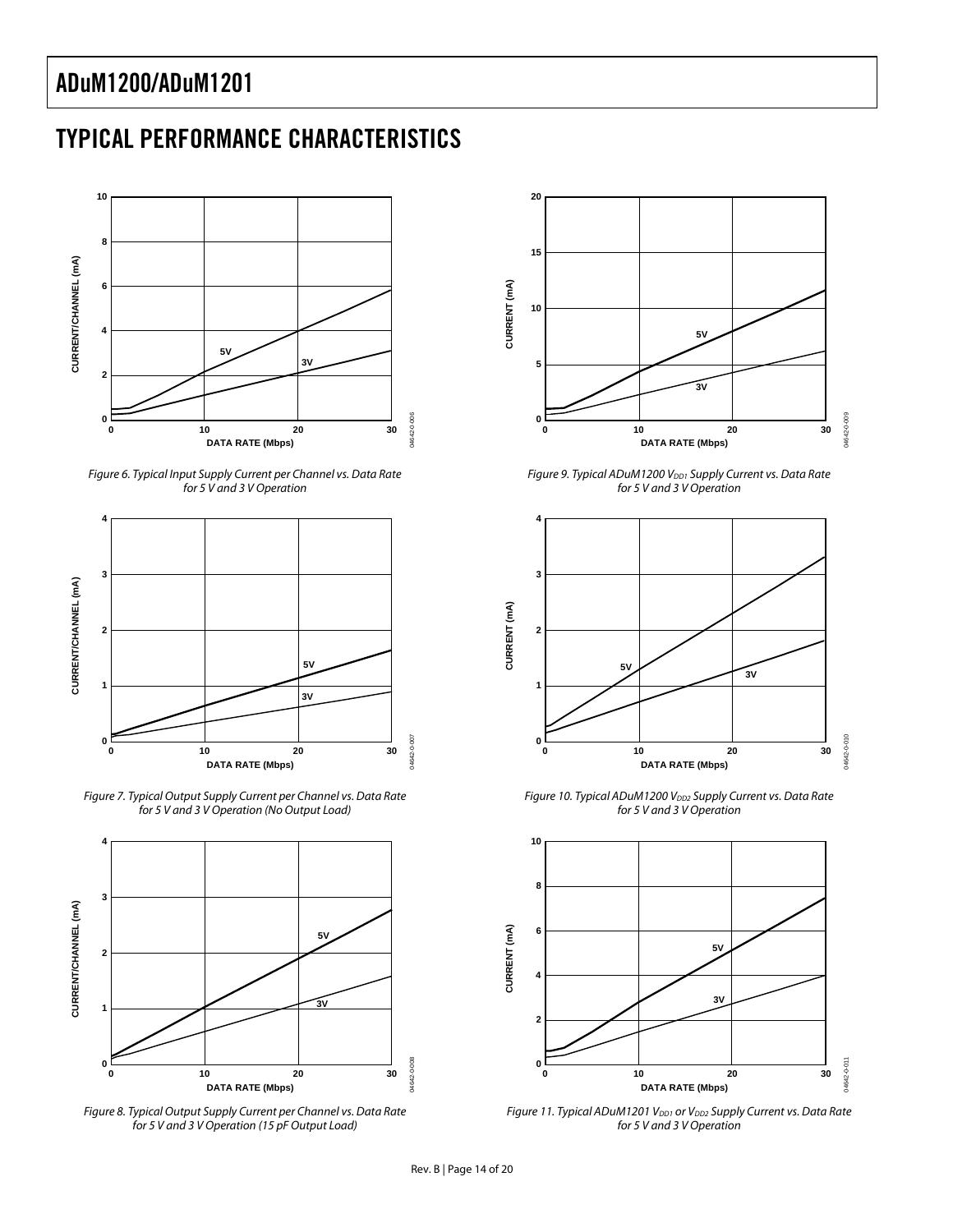### <span id="page-14-1"></span><span id="page-14-0"></span>APPLICATION INFORMATION

### **PC BOARD LAYOUT**

The ADuM120x digital isolators require no external interface circuitry for the logic interfaces. Power supply bypassing is strongly recommended at the input and output supply pins. The capacitor value should be between 0.01  $\mu$ F and 0.1  $\mu$ F. The total lead length between both ends of the capacitor and the input power supply pin should not exceed 20 mm.

#### **PROPAGATION DELAY-RELATED PARAMETERS**

Propagation delay is a parameter that describes the time it takes a logic signal to propagate through a component. The propagation delay to a logic low output may differ from the propagation delay to a logic high.



Figure 12. Propagation Delay Parameters

Pulse-width distortion is the maximum difference between these two propagation delay values and is an indication of how accurately the input signal's timing is preserved.

Channel-to-channel matching refers to the maximum amount that the propagation delay differs between channels within a single ADuM120x component.

Propagation delay skew refers to the maximum amount that the propagation delay differs between multiple ADuM120x components operating under the same conditions.

#### **DC CORRECTNESS AND MAGNETIC FIELD IMMUNITY**

Positive and negative logic transitions at the isolator input cause narrow (~1 ns) pulses to be sent to the decoder via the transformer. The decoder is bistable and is therefore either set or reset by the pulses, indicating input logic transitions. In the absence of logic transitions of more than 2 µs at the input, a periodic set of refresh pulses indicative of the correct input state are sent to ensure dc correctness at the output. If the decoder receives no internal pulses for more than about 5 µs, the input side is assumed to be unpowered or nonfunctional, in which case the isolator output is forced to a default state (see [Table 8\)](#page-10-3) by the watchdog timer circuit.

The ADuM120x are extremely immune to external magnetic fields. The limitation on the ADuM120x's magnetic field immunity is set by the condition in which induced voltage in the transformer's receiving coil is sufficiently large to either falsely set or reset the decoder. The following analysis defines the conditions under which this may occur. The 3 V operating condition of the ADuM120x is examined because it represents the most susceptible mode of operation.

The pulses at the transformer output have an amplitude greater than 1.0 V. The decoder has a sensing threshold at about 0.5 V, therefore establishing a 0.5 V margin in which induced voltages can be tolerated. The voltage induced across the receiving coil is given by

$$
V = (-d\beta / dt) \sum \Pi r_n^2; n = 1, 2, ... N
$$

where:

 $\beta$  is the magnetic flux density (gauss). *N* is the number of turns in the receiving coil.  $r_n$  is the radius of the nth turn in the receiving coil (cm).

Given the geometry of the receiving coil in the ADuM120x and an imposed requirement that the induced voltage be at most 50% of the 0.5 V margin at the decoder, a maximum allowable magnetic field is calculated, as shown in [Figure](#page-14-2) 13.

<span id="page-14-2"></span>

Figure 13. Maximum Allowable External Magnetic Flux Density

For example, at a magnetic field frequency of 1 MHz, the maximum allowable magnetic field of 0.2 kgauss induces a voltage of 0.25 V at the receiving coil. This is about 50% of the sensing threshold and does not cause a faulty output transition. Similarly, if such an event were to occur during a transmitted pulse (and had the worst-case polarity), it would reduce the received pulse from > 1.0 V to 0.75 V—still well above the 0.5 V sensing threshold of the decoder.

The preceding magnetic flux density values correspond to specific current magnitudes at given distances away from the ADuM120x transformers. [Figure 14 e](#page-15-2)xpresses these allowable current magnitudes as a function of frequency for selected distances.As seen, the ADuM120x are extremely immune and can be affected only by extremely large currents operated at high frequency and very close to the component. For the 1 MHz example, one would have to place a 0.5 kA current 5 mm away from the ADuM120x to affect the component's operation.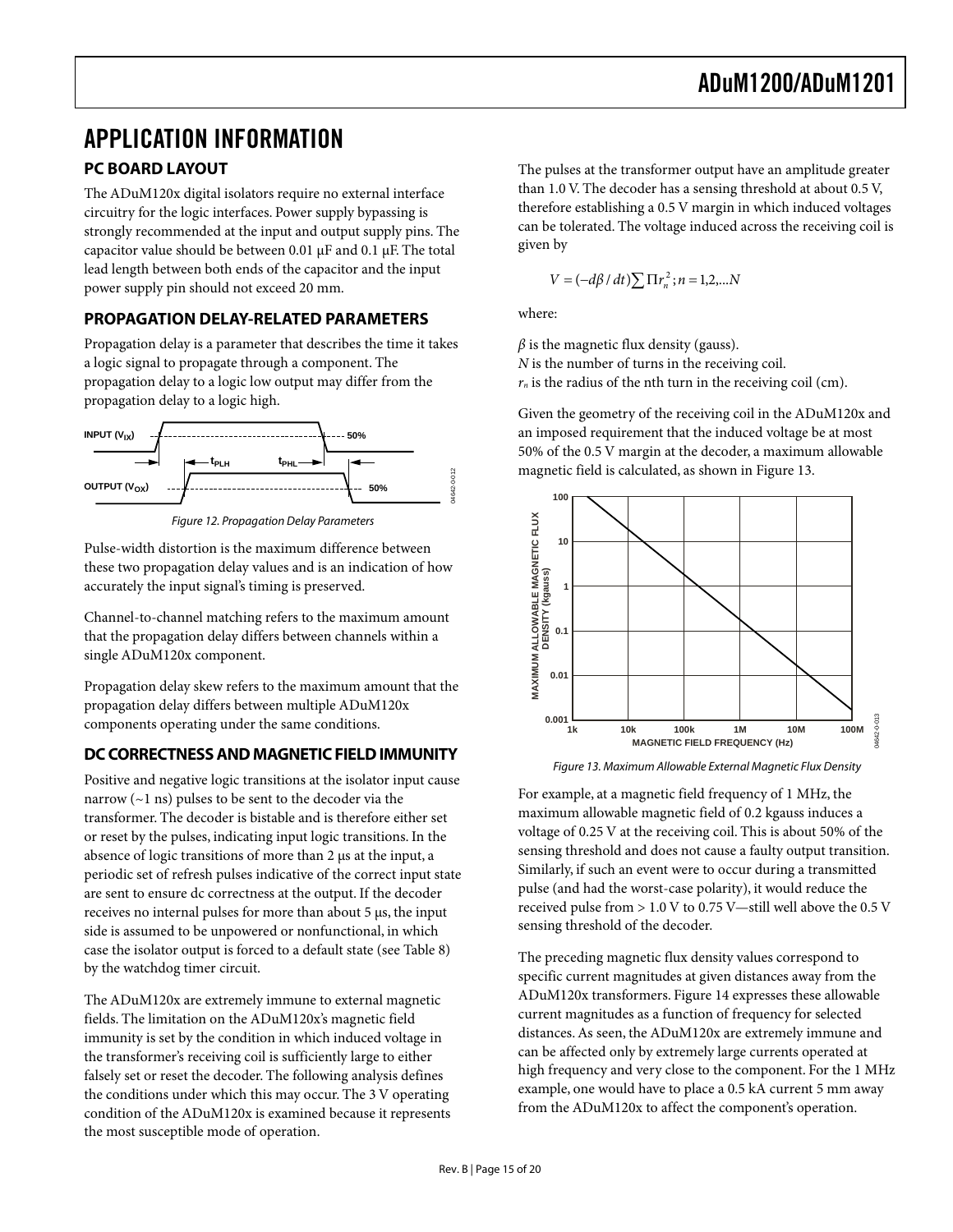<span id="page-15-2"></span><span id="page-15-1"></span><span id="page-15-0"></span>

Current-to-ADuM120x Spacings

Note that at combinations of strong magnetic fields and high frequencies, any loops formed by printed circuit board traces could induce sufficiently large error voltages to trigger the threshold of succeeding circuitry. Care should be taken in the layout of such traces to avoid this possibility.

#### **POWER CONSUMPTION**

The supply current at a given channel of the ADuM120x isolator is a function of the supply voltage, the channel's data rate, and the channel's output load.

For each input channel, the supply current is given by

$$
I_{\rm DDI} = I_{\rm DDI(Q)} \qquad \qquad f \leq 0.5 f_r
$$

$$
I_{DDI} = I_{DDI(D)} \times (2f - f_r) + I_{DDI(Q)} \qquad f > 0.5f_r
$$

for each output channel, the supply current is given by

$$
I_{\text{DDO}} = I_{\text{DDO (Q)}} \qquad f \leq 0.5 f_r
$$

 $I_{DDO} = (I_{DDO(D)} + (0.5 \times 10^{-3}) \times C_L V_{DDO}) \times (2f - f_r) + I_{DDO(Q)}$  $f > 0.5f_r$ 

where:

*IDDI (D)*, *IDDO (D)* are the input and output dynamic supply currents per channel (mA/Mbps).

*C<sub>L</sub>* is the output load capacitance (pF).

 $V_{DDO}$  is the output supply voltage (V).

*f* is the input logic signal frequency (MHz, half of the input data rate, NRZ signaling).

*fr* is the input stage refresh rate (Mbps).

*IDDI (Q)*, *IDDO (Q)* are the specified input and output quiescent supply currents (mA).

To calculate the total I<sub>DD1</sub> and I<sub>DD2</sub> supply current, the supply currents for each input and output channel corresponding to I<sub>DD1</sub> and I<sub>DD2</sub> are calculated and totaled. [Figure 6](#page-13-2) and Figure 7 provide per-channel supply currents as a function of data rate for an unloaded output condition. [Figure 8 p](#page-13-4)rovides perchannel supply current as a function of data rate for a 15 pF output condition. [Figure 9](#page-13-5) through [Figure 11 p](#page-13-6)rovide total I<sub>DD1</sub> and I<sub>DD2</sub> supply current as a function of data rate for ADuM1200 and ADuM1201 channel configurations.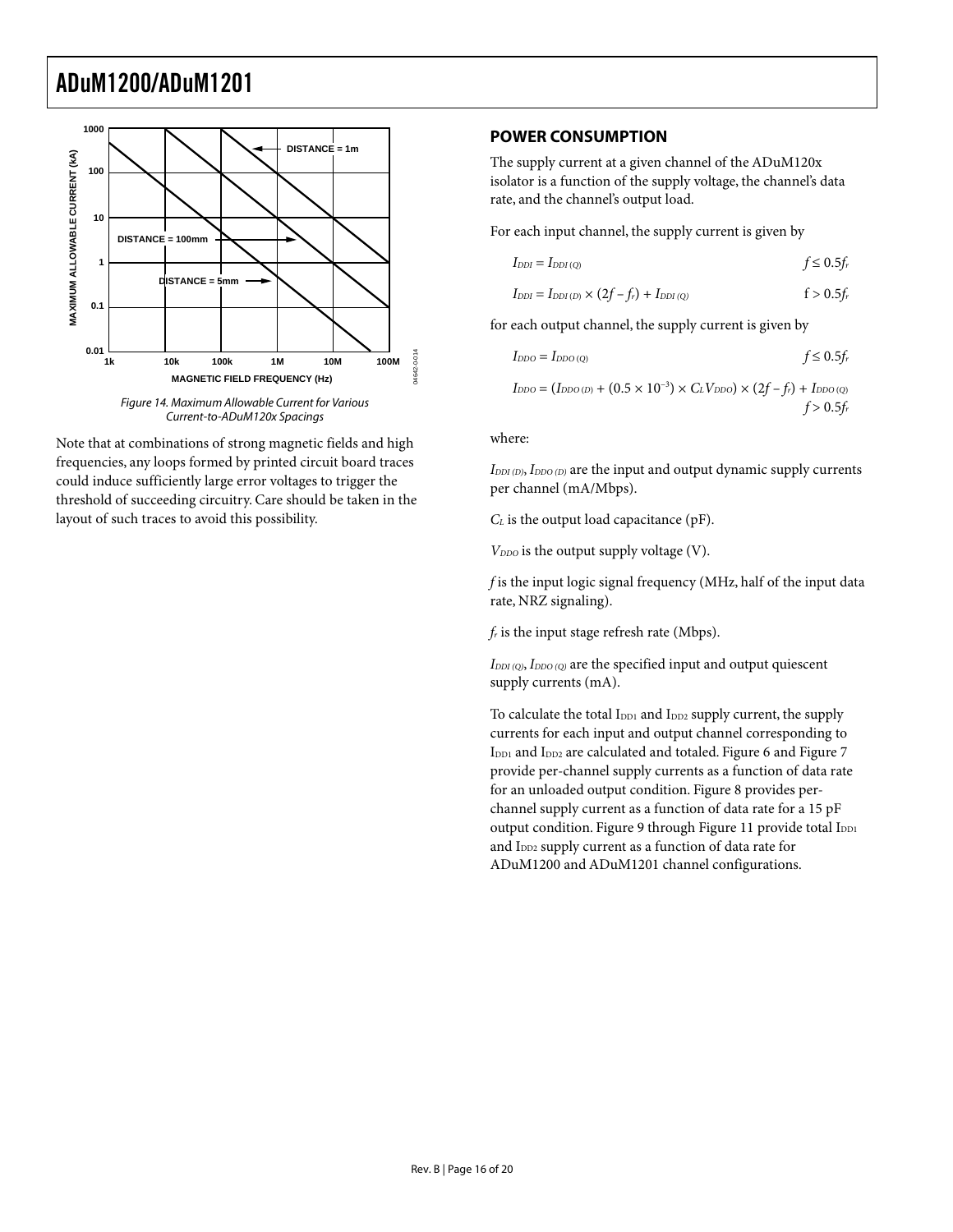### <span id="page-16-1"></span>OUTLINE DIMENSIONS



**CONTROLLING DIMENSIONS ARE IN MILLIMETERS; INCH DIMENSIONS (IN PARENTHESES) ARE ROUNDED-OFF MILLIMETER EQUIVALENTS FOR REFERENCE ONLY AND ARE NOT APPROPRIATE FOR USE IN DESIGN COMPLIANT TO JEDEC STANDARDS MS-012AA**

Figure 15. 8-Lead Standard Small Outline Package [SOIC] Narrow Body (R-8) Dimensions shown in millimeters (inches)

#### <span id="page-16-0"></span>**ORDERING GUIDE**

<span id="page-16-2"></span>

|                              | <b>Number</b>         | <b>Number</b>         | <b>Maximum</b>   | <b>Maximum</b>  | <b>Maximum</b><br><b>Pulse-Width</b> |                    |                     |
|------------------------------|-----------------------|-----------------------|------------------|-----------------|--------------------------------------|--------------------|---------------------|
|                              | of Inputs.            | of Inputs,            | <b>Data Rate</b> | Propagation     | <b>Distortion</b>                    | <b>Temperature</b> | Package             |
| Model                        | V <sub>DD1</sub> Side | V <sub>DD2</sub> Side | (Mbps)           | Delay, 5 V (ns) | (ns)                                 | Range (°C)         | Option <sup>1</sup> |
| ADuM1200AR                   | $\overline{2}$        | $\Omega$              |                  | 100             | 40                                   | $-40$ to $+105$    | $R - 8$             |
| ADuM1200AR-RL7               | 2                     | 0                     |                  | 100             | 40                                   | $-40$ to $+105$    | $R - 8$             |
| ADuM1200ARZ <sup>2</sup>     | $\overline{2}$        | 0                     |                  | 100             | 40                                   | $-40$ to $+105$    | $R-8$               |
| ADuM1200ARZ-RL7 <sup>2</sup> | 2                     | 0                     |                  | 100             | 40                                   | $-40$ to $+105$    | $R - 8$             |
| ADuM1200BR                   | $\overline{2}$        | $\Omega$              | 10               | 50              | 3                                    | $-40$ to $+105$    | $R - 8$             |
| ADuM1200BR-RL7               | $\overline{2}$        | 0                     | 10               | 50              | 3                                    | $-40$ to $+105$    | $R - 8$             |
| ADuM1200BRZ <sup>2</sup>     | 2                     | 0                     | 10               | 50              | 3                                    | $-40$ to $+105$    | $R - 8$             |
| ADuM1200BRZ-RL7 <sup>2</sup> | $\overline{2}$        | 0                     | 10               | 50              | 3                                    | $-40$ to $+105$    | $R-8$               |
| ADuM1200CR                   | $\overline{2}$        | 0                     | 25               | 45              | 3                                    | $-40$ to $+105$    | $R-8$               |
| ADuM1200CR-RL7               | $\overline{2}$        | 0                     | 25               | 45              | 3                                    | $-40$ to $+105$    | $R-8$               |
| ADuM1200CRZ <sup>2</sup>     | 2                     | 0                     | 25               | 45              | 3                                    | $-40$ to $+105$    | $R-8$               |
| ADuM1200CRZ-RL7 <sup>2</sup> | 2                     | 0                     | 25               | 45              | 3                                    | $-40$ to $+105$    | $R-8$               |
| ADuM1201AR                   | $\mathbf{1}$          | $\mathbf{1}$          | 1                | 100             | 40                                   | $-40$ to $+105$    | $R - 8$             |
| ADuM1201AR-RL7               |                       | 1                     |                  | 100             | 40                                   | $-40$ to $+105$    | $R - 8$             |
| ADuM1201ARZ <sup>2</sup>     |                       |                       |                  | 100             | 40                                   | $-40$ to $+105$    | $R - 8$             |
| ADuM1201ARZ-RL7 <sup>2</sup> | 1                     | 1                     |                  | 100             | 40                                   | $-40$ to $+105$    | $R-8$               |
| ADuM1201BR                   | $\mathbf{1}$          | 1                     | 10               | 50              | 3                                    | $-40$ to $+105$    | $R - 8$             |
| ADuM1201BR-RL7               |                       |                       | 10               | 50              | 3                                    | $-40$ to $+105$    | $R-8$               |
| ADuM1201BRZ <sup>2</sup>     |                       |                       | 10               | 50              | 3                                    | $-40$ to $+105$    | $R - 8$             |
| ADuM1201BRZ-RL7 <sup>2</sup> | 1                     | 1                     | 10               | 50              | 3                                    | $-40$ to $+105$    | $R-8$               |
| ADuM1201CR                   | $\mathbf{1}$          | 1                     | 25               | 45              | 3                                    | $-40$ to $+105$    | $R-8$               |
| ADuM1201CR-RL7               |                       |                       | 25               | 45              | 3                                    | $-40$ to $+105$    | $R - 8$             |
| ADuM1201CRZ <sup>2</sup>     | 1                     | 1                     | 25               | 45              | 3                                    | $-40$ to $+105$    | $R-8$               |
| ADuM1201CRZ-RL7 <sup>2</sup> |                       |                       | 25               | 45              | 3                                    | $-40$ to $+105$    | $R-8$               |

<span id="page-16-3"></span> $1$  R-8 = 8-lead narrow body SOIC.<br> $27 -$  Pb-free part

<span id="page-16-4"></span> $2 Z = Pb$ -free part.

 $\overline{a}$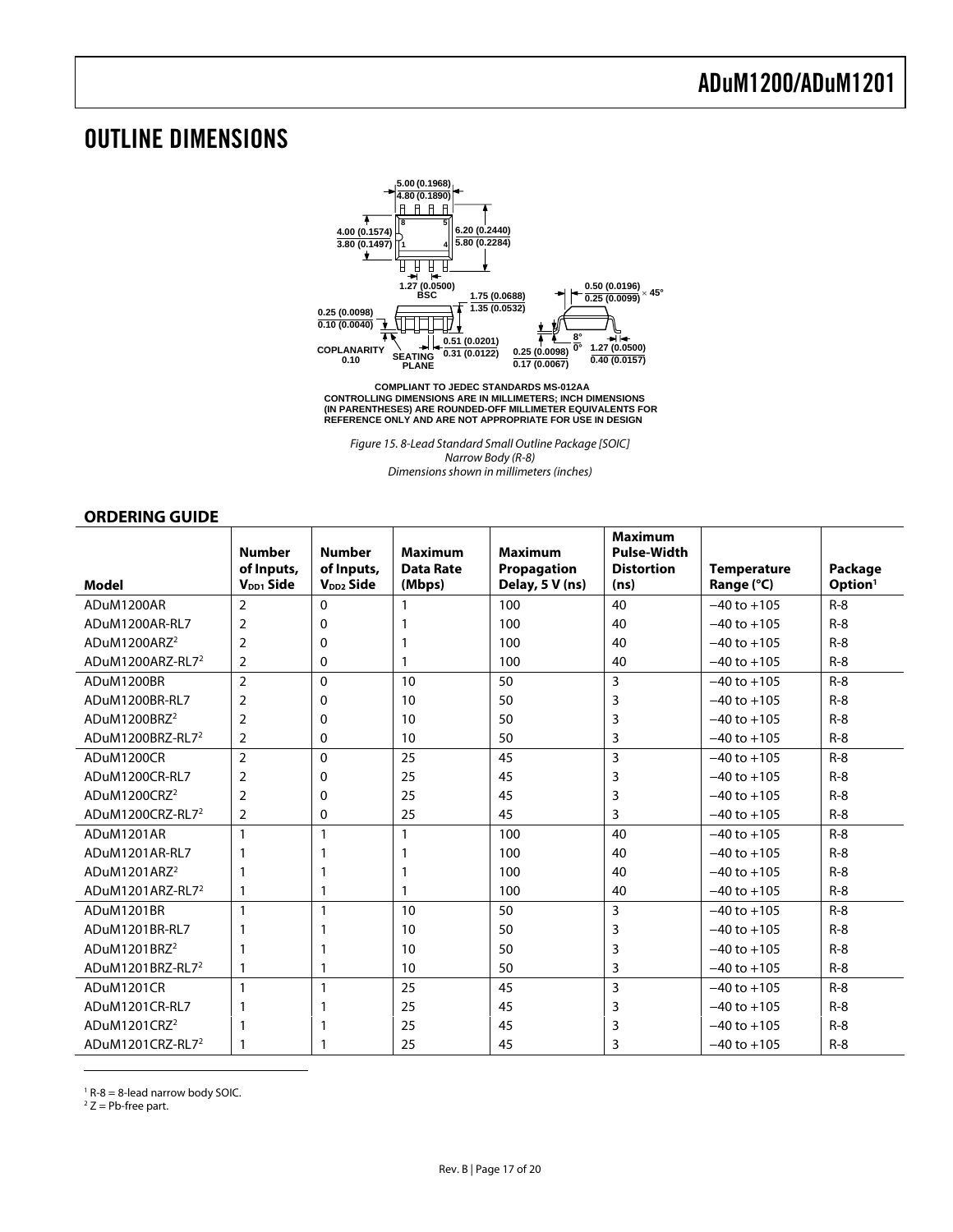### **NOTES**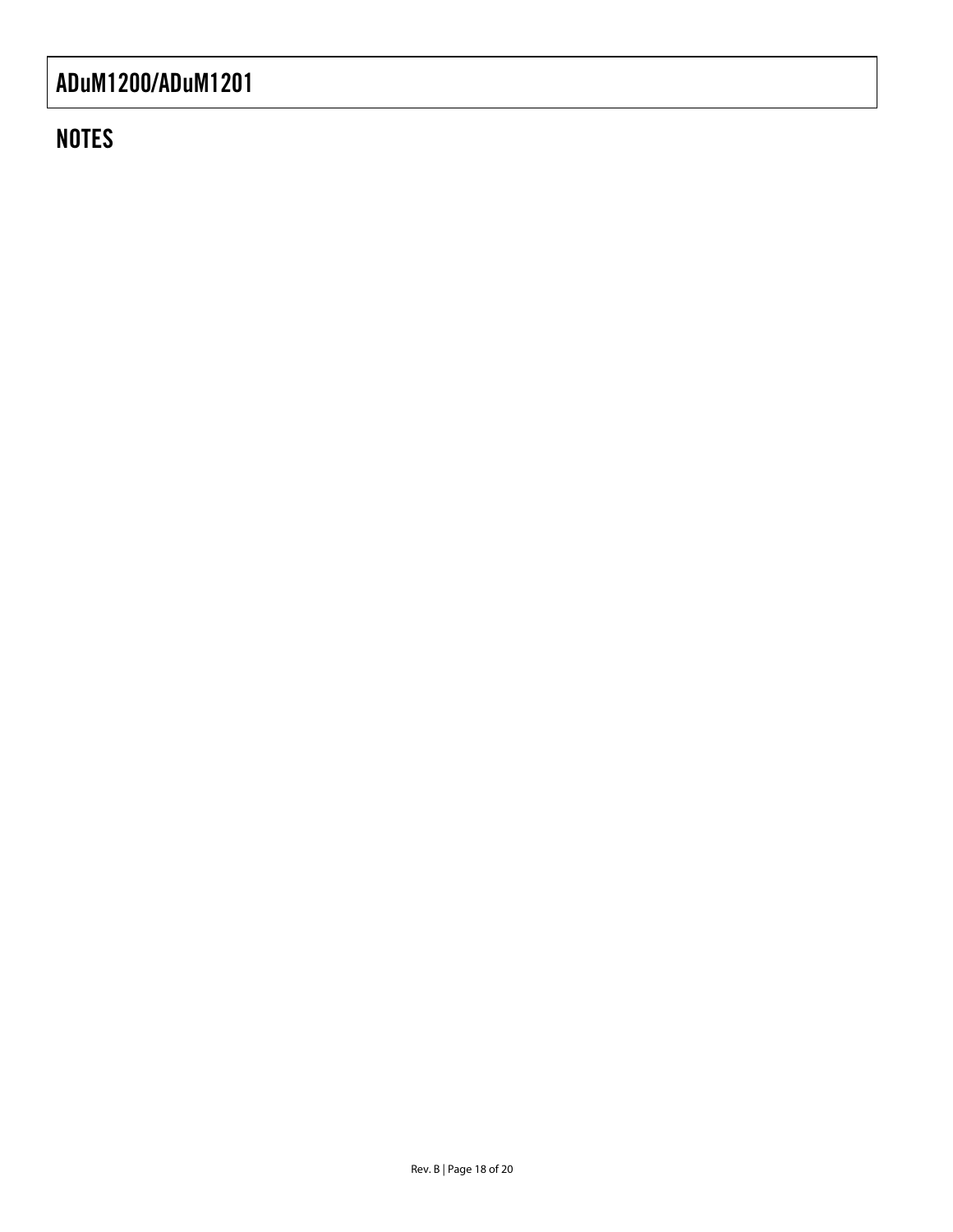### **NOTES**